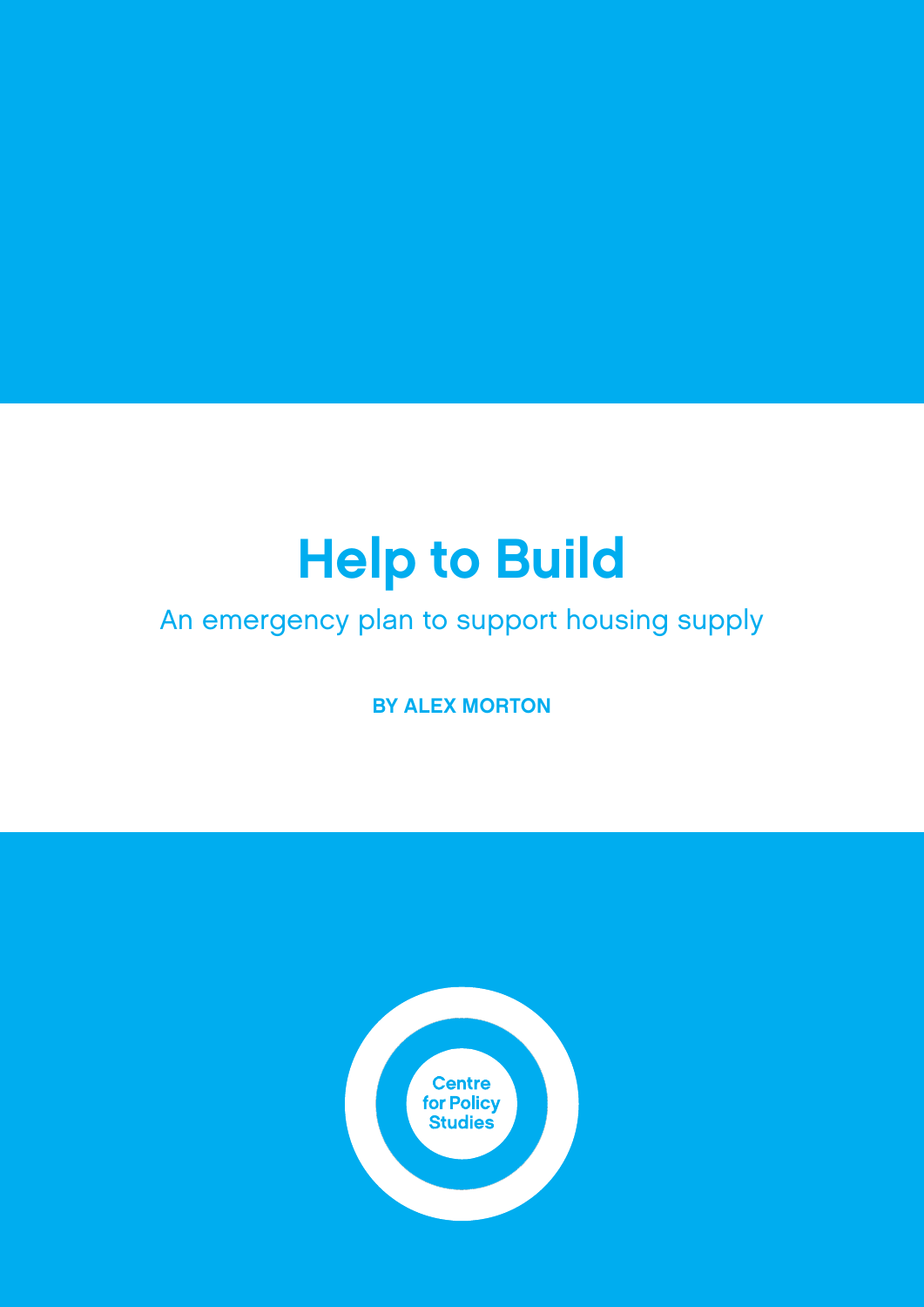### About the CPS

The Centre for Policy Studies was recently named as the most influential think tank in Westminster in polling of Conservative MPs by ComRes. Its mission is to develop policies that widen enterprise, ownership and opportunity, with a particular focus on its core priorities of housing, tax, business and welfare.

Founded in 1974 by Sir Keith Joseph and Margaret Thatcher, the CPS is primarily responsible for developing a host of successful policies, including the raising of the personal allowance, the Enterprise Allowance, the ISA, transferable pensions, synthetic phonics, free ports and the bulk of the Thatcher reform agenda.

### About the Author

Alex Morton is Head of Policy at the Centre for Policy Studies. He was previously a Director at Field Consulting, and before that was responsible for housing, planning and local government in the No 10 Policy Unit under David Cameron, including working on key policies in the 2015 manifesto. He was previously Head of Housing at Policy Exchange and has worked in the civil service and parliament.

### Acknowledgements

Many thanks to those who have reviewed and provided comments on this report, including my colleagues at the CPS, not least Nick King, James Heywood, Tom Clougherty and Robert Colvile for his excellent editing, those within the house building sector, who have been forthright about the issues with the current model, and other reviewers who have helped sharpen this paper immensely. Particular thanks go to Thakeham, who supported this report. Any mistakes are, as ever, the author's own.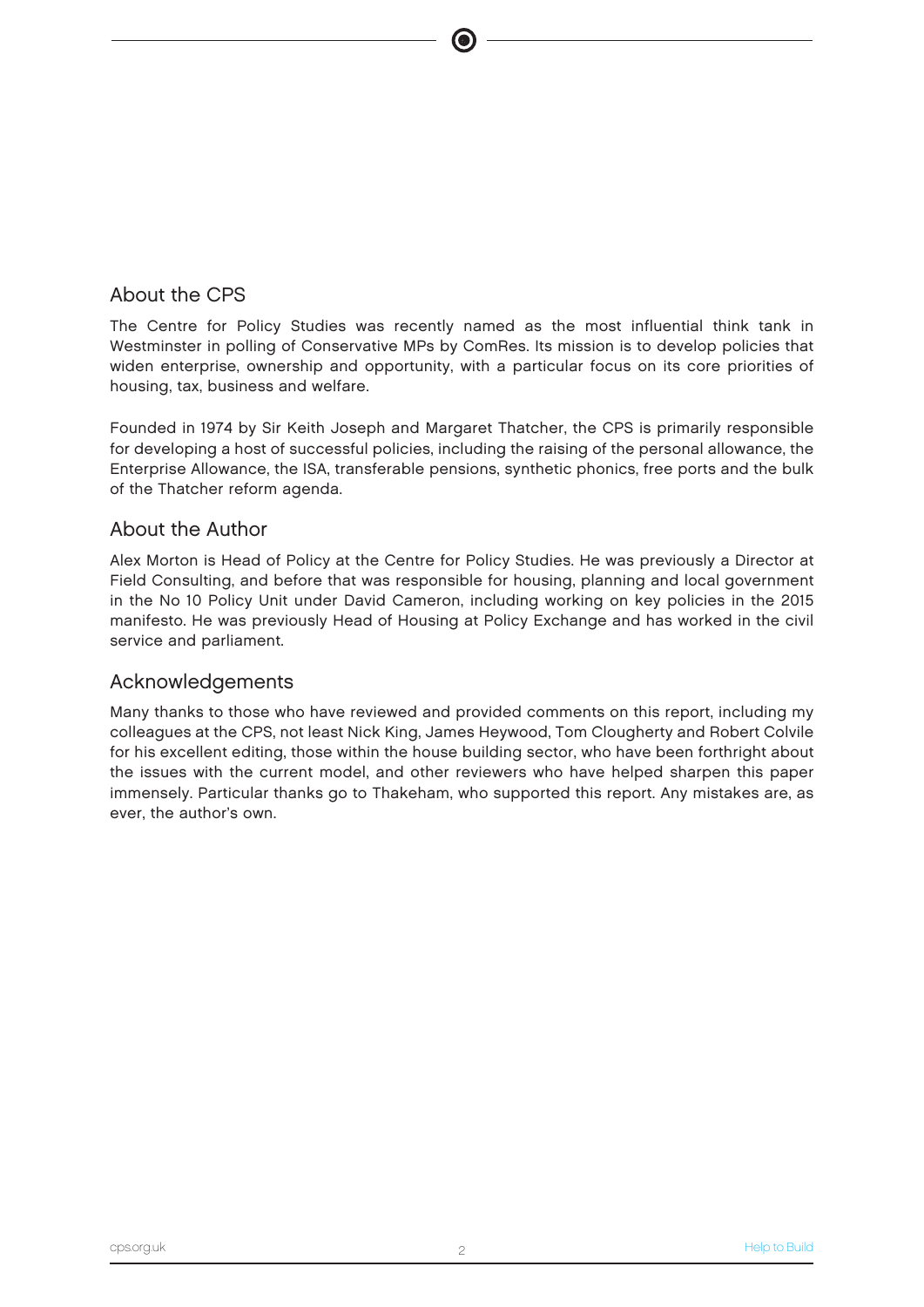# **Contents**

| <b>Executive Summary</b>                                                | $\overline{4}$ |
|-------------------------------------------------------------------------|----------------|
| 1. The future for housebuilding is grim                                 | 8              |
| 2. The housing shortage is driven by recessions                         | 10             |
| 3. The new build sales market underpins the house building sector       | 13             |
| 4. Output is likely to reduce sharply in the coming months              | 16             |
| 5. We need to keep housebuilding going – particularly in the SME sector | 22             |
| 6. Introducing 'Help to Build' as a potential solution                  | 26             |
| Conclusion                                                              | 32             |

 $\bigcirc$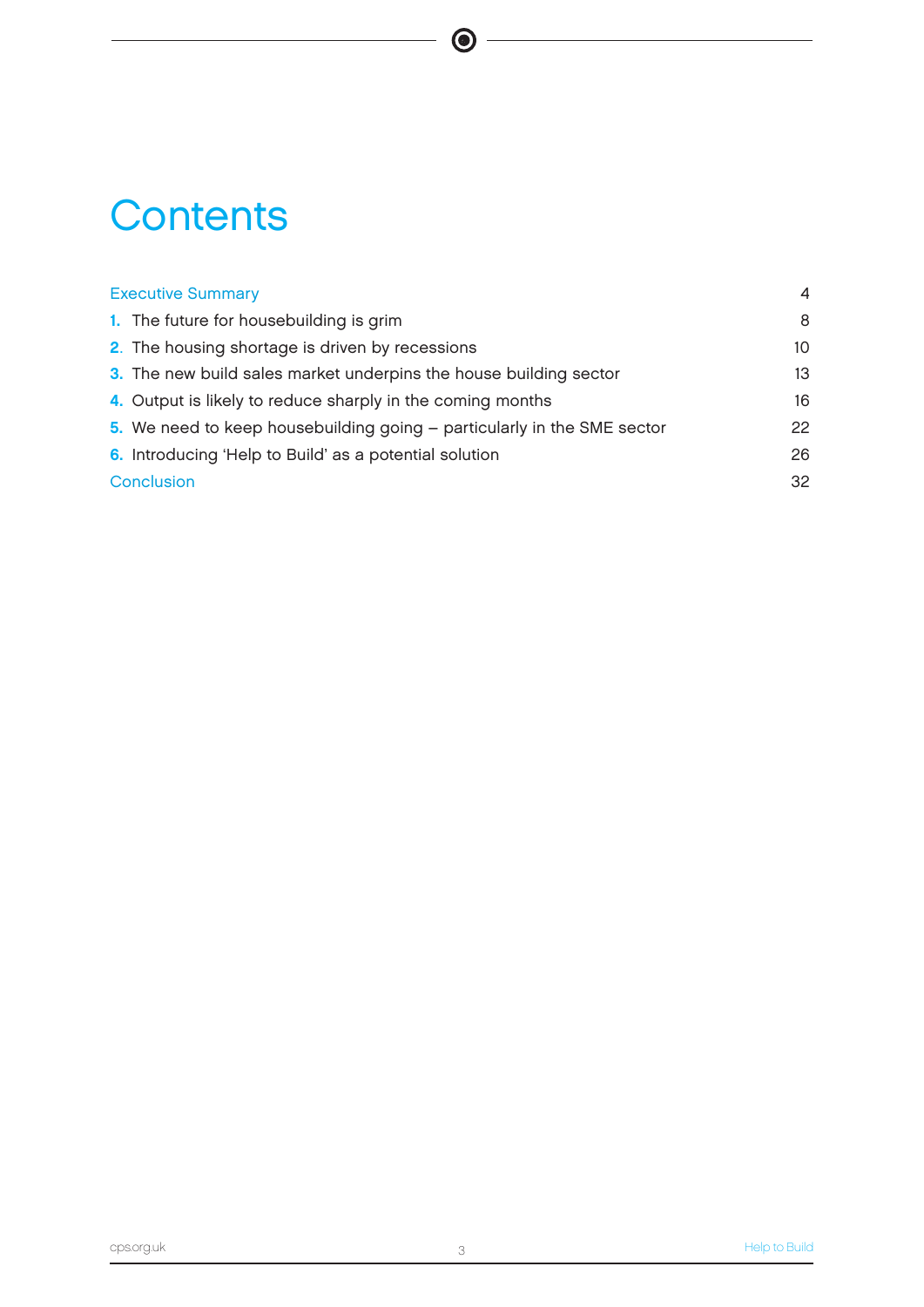# Executive Summary

The housebuilding industry is not just economically vital, but particularly vulnerable to the impact of recession. Between 2007 and 2009, housing starts in England fell by 54%. Yet it took six years from the start of the crisis for completions to reach their lowest point – at just over 100,000 homes a year – and slowly rebound. After the 1990s crash, similarly, it took more than a decade for supply to come close to the previous peaks.

In fact, this paper shows that the biggest single issue behind the under-supply of housing in this country is the fact that in any recession the slump in supply is sharp and deep, and in any recovery the rise in supply is slow and shallow. During such periods, SME housebuilders tend to struggle, and in many cases fail, while the larger housebuilders retrench and cut output. Low housing supply in the recession is then used to predict future housing need, meaning less land is released over the coming years, while labour and suppliers, having left the sector, are slow to return.

In the wake of the COVID-19 crisis, we cannot afford a repeat of the past two recessions – not just because of the contribution of construction to employment and growth, but because of the crucial role of housebuilding in meeting the Government's ambition to deliver mass home ownership.

There are multiple measures the Government could and should take to stimulate the property market: a sharp cut in stamp duty land tax, making change of use easier and planning reform. We intend to explore many of these in future Centre

for Policy Studies research. But the most urgent question, and the core focus of this paper, is how to support the industry, especially SME housebuilders, through the current emergency in a way that limits the likely collapse in housebuilding and ensures the swiftest possible recovery. A sharp downturn, with associated losses of labour and material, will leave a scarring effect on output well into the 2020s.

Already, the data from the front line suggests that housebuilders are using the easing of lockdown restrictions to complete existing projects – but that there is little ground being broken on new projects. This implies that the housing industry's recovery will be not V-shaped but W-shaped – an immediate small surge, followed by a prolonged slump as the pipeline dries up.

There is therefore a clear need to stimulate the housebuilding sector – but in a way that guarantees, and is tied to, continuing to build new homes. This in turn requires us to understand why this pattern of sharp falls and sluggish rebounds exists, and what can be done to stop it.

The main explanation is that the housebuilders rely on a 'build to sell' model. They only build a home if they can sell at what they consider a reasonable profit. This has three key aspects:

• Total transactions. Obviously, the more people are buying a home, the larger the potential market for new builds. Two million buyers are a bigger possible market than one million. Historically this link has been very clear and strong.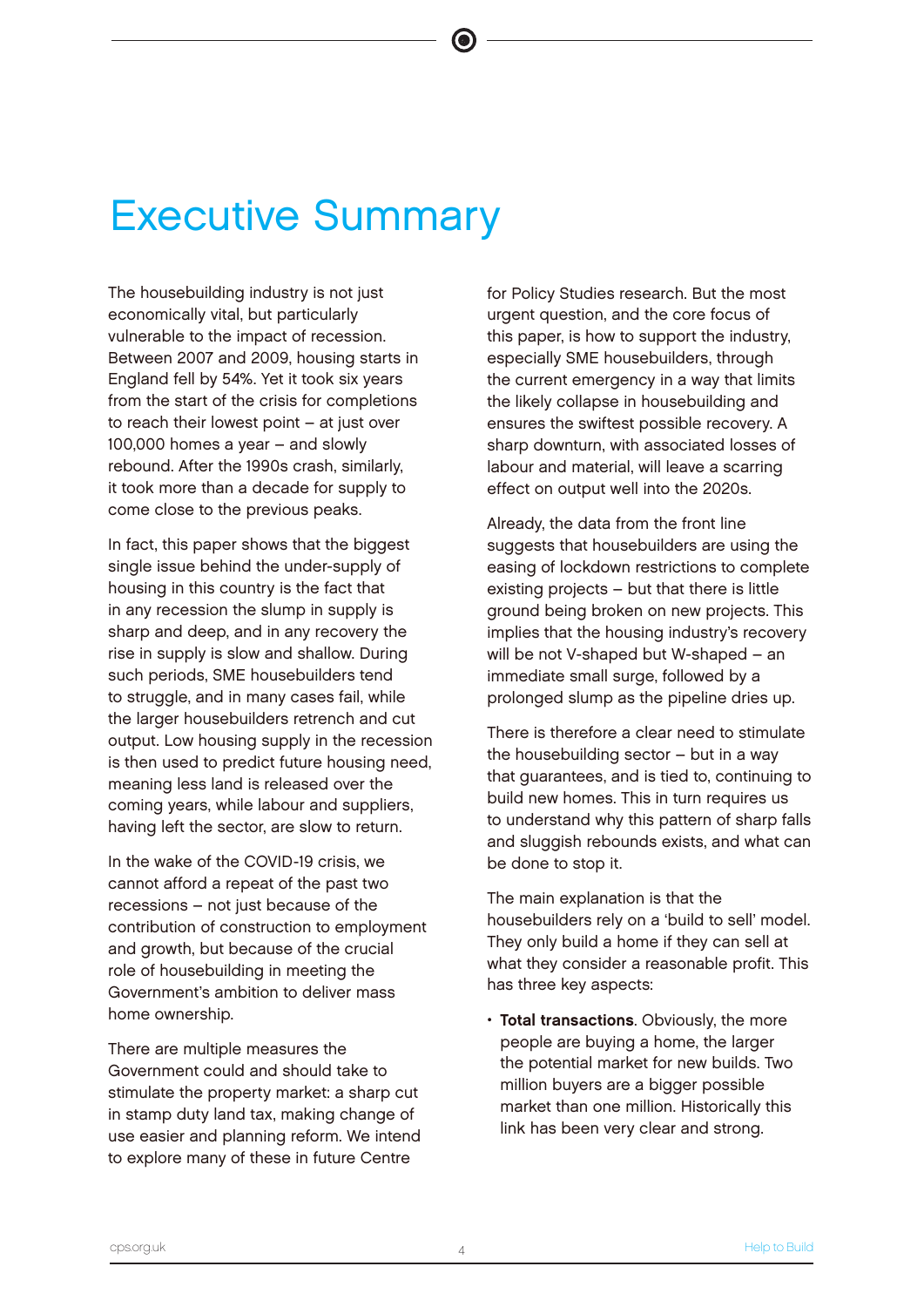- 
- Relative attractiveness of new build, and number of sites. The more attractive new build houses are versus second hand, the more new builds will sell for any given level of transactions. Help to Buy shifted the relative attractiveness of new build, particularly for first time buyers, and so boosted supply for any given number of transactions. Multiple sites mean that builders can sell to different kinds of buyers (e.g. greenfield, brownfield, homes, flats, near or far from public transport etc.) which boosts total sales for a given number of transactions.
- Whether house and land prices are falling or rising. Life is hard for housebuilders in falling markets, since they are stuck with the costs of the land they have already paid for. This limits their scope to cut prices – if buyers are waiting for prices to fall, builders simply stop building rather than operating at a loss.

In terms of the immediate future, it is already clear that house prices and therefore land prices will fall – though how far and for how long is unclear. Knight Frank suggests that transactions this year will be 38% lower than last, similar to the drop of 45% between 2007 and 2008. Past data suggests that first time buyers' use of Help to Buy could halve, given they are the group most likely to delay buying.

The result is that the large housebuilders are likely to retrench – which their business model allows them to do. Just 20% of workers onsite are directly employed. The big housebuilders have minimised capital spending, e.g. by not investing in modern construction methods, building cash reserves, and should be able to lay off workers and weather the storm by restricting output to only the most profitable sites – but SMEs are likely to struggle and some will go under. Supply is likely to fall by 80,000 or so homes in 2020 and 2021 on fairly plausible estimates, and could even go lower.

The Government therefore needs to act to keep housebuilding going now. Mediumterm reform is necessary but the biggest issue now is preventing a sharp drop and multi-year slump in supply. At the moment, the evidence from the sector is that use of excavators – to dig out new foundations – has collapsed. Given that concrete cannot be poured over the winter, there is only a relatively short time window for the Government to get the market moving – ideally to ensure that workers currently on furlough have new sites to go back to in August rather than being permanently laid off.

So what form should that intervention take? It has been suggested that the Government should give a big boost to affordable housing. But there are two problems. First, this would cost tens of billions over the coming years to do at sufficient scale, and effectively turn the housing industry into an arm of the state. Second, some affordable housing output is currently dependent on the contributions made by developers via Section 106. At least some spending will just counteract this.

Instead, we propose that the Government bases its intervention on a simple, singe metric: maintaining starts and completions. This avoids vested interests pushing tangential issues and indirect goals (e.g. 'restoring market confidence'), and forces all proposals to be evaluated against the target of higher starts and completions.

A reasonable goal would be to aim for starts and completions to fall by no more than 25% this year and 10% in 2021 compared with a baseline of 2018/19 figures (so going from 213,000 new homes then to 160,000 or so this year and 190,000 next year).

In order to achieve this, the Government needs to create a short-term stimulus scheme within the next two months in order to help SMEs in particular. That scheme must be: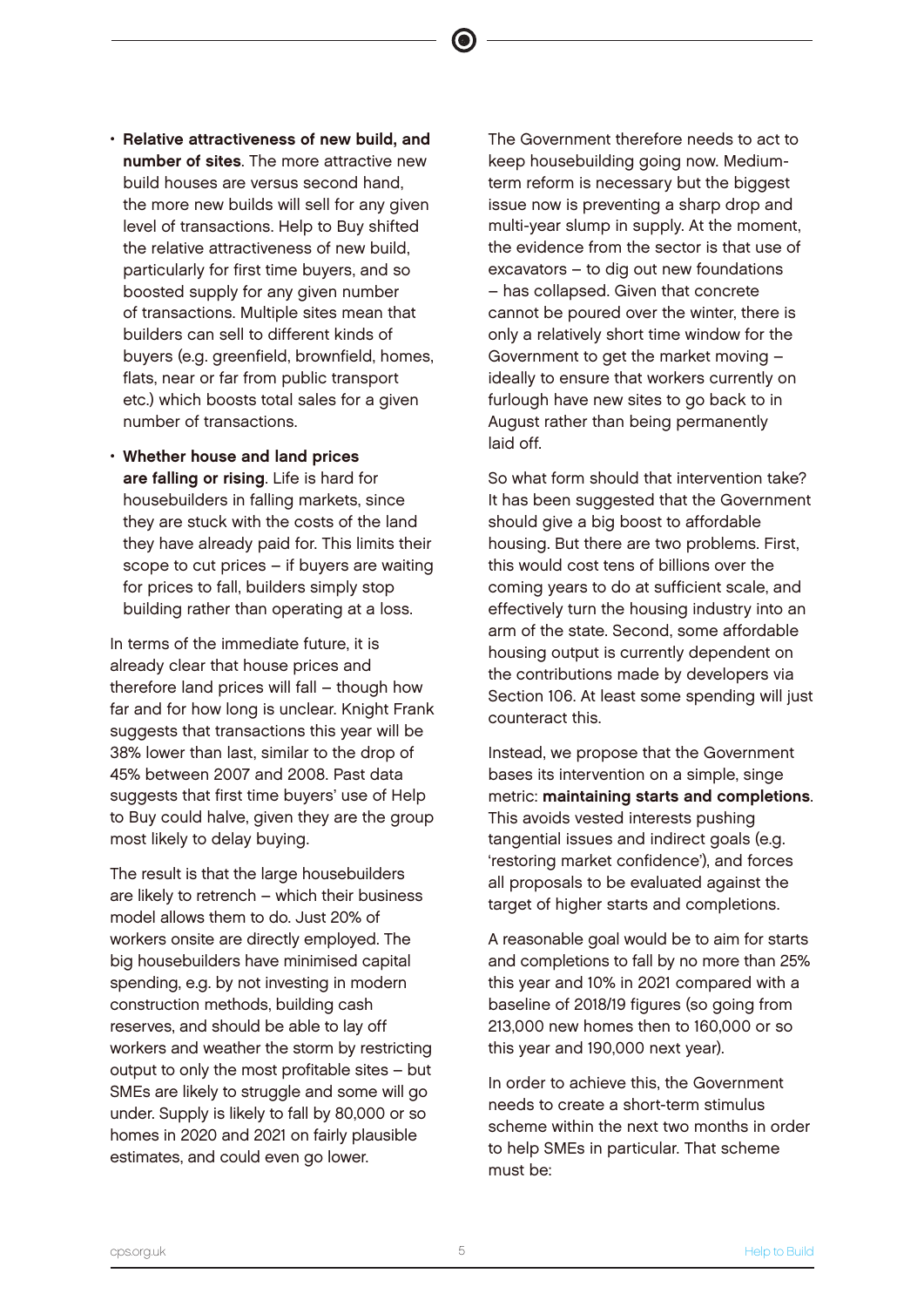- $\cdot$  Flexible easy to access and supports sales/build via multiple routes.
- Focused on sites with existing permissions (since new permissions will take around a year even if handled well).
- Conditional on maintaining the builder's wider housing pipeline - rather than letting housebuilders take support to build a small number of homes they would have built anyway, or build up their land banks.

We propose the creation of Help to Build. This scheme would use the Help to Buy system to disburse grants up to a maximum of £25,000 per new build property (with an additional percentage cap of 10-15% based on the value of the home), to all housebuilders who signed up. The money would be conditional upon completion of a sale, with a goal of £20,000 in support on average for each unit. This grant would be capped at £3 billion, or supporting 150,000 homes in the next year.

Crucially, Help to Build would not be prescriptive. Instead, it could be used by each housebuilder to keep the pipeline flowing in whatever the most appropriate fashion would be. For example:

- Supporting part-exchange schemes. This would allow the housebuilder to buy the homes of those interested in a new build property, with the grant used either to provide a discount on the sale price or to help incentivise the sale of the old home in the second hand market. (This is crucial at a time when housing chains will be far harder to form due to disruption in the market.)
- Supporting those buying by helping with the deposit, gifting a stake of 5% or 7.5% to the purchaser. This would make it worthwhile for first time buyers to buy new homes even if they think prices will fall (since many would still be unable to afford a deposit without such help).

• Grants for shared ownership or affordable rent. This level of grant is below that usually needed for these schemes, but housebuilders could cut out other costs in return for shifting units. Housing associations or others might also bulk-buy homes.

 $\bullet$ 

• Supporting the roll out of First Homes. This scheme would be able to help support the roll out of the Government's First Homes scheme, which would make it less risky for those buying as they would not be paying full price, which when combined with other measures (e.g. a top-up on the deposit) could help smooth the introduction of this new approach.

This is not an exhaustive list, but meant to stimulate proposals and ideas from the sector. Support will differ from home to home, and site to site. Our only blanket rule would be that this grant should not be available for schemes which neither promote home ownership nor deliver affordable homes (ie those involving private buy-to-let landlords or commercial rents).

In return for using this scheme, the housebuilder would agree to a pipeline of starts and completions based on their performance over the 18 months prior to the end of 2019, minus a set level (e.g. 25%). If they failed to deliver this, they would repay the grant with penalties, and future support would be terminated – which at a time of economic difficulty is likely to be an unattractive prospect. At the end of this period, the grant would be written off so it was not a permanent liability for the housebuilder.

Unlike Help to Buy, this scheme would be a short-term stimulus rather than a longterm burden on Government. Indeed, it has built-in obsolescence, since over time the benefits would flow entirely to landowners (who would raise land prices to try to capture this profit for themselves). It can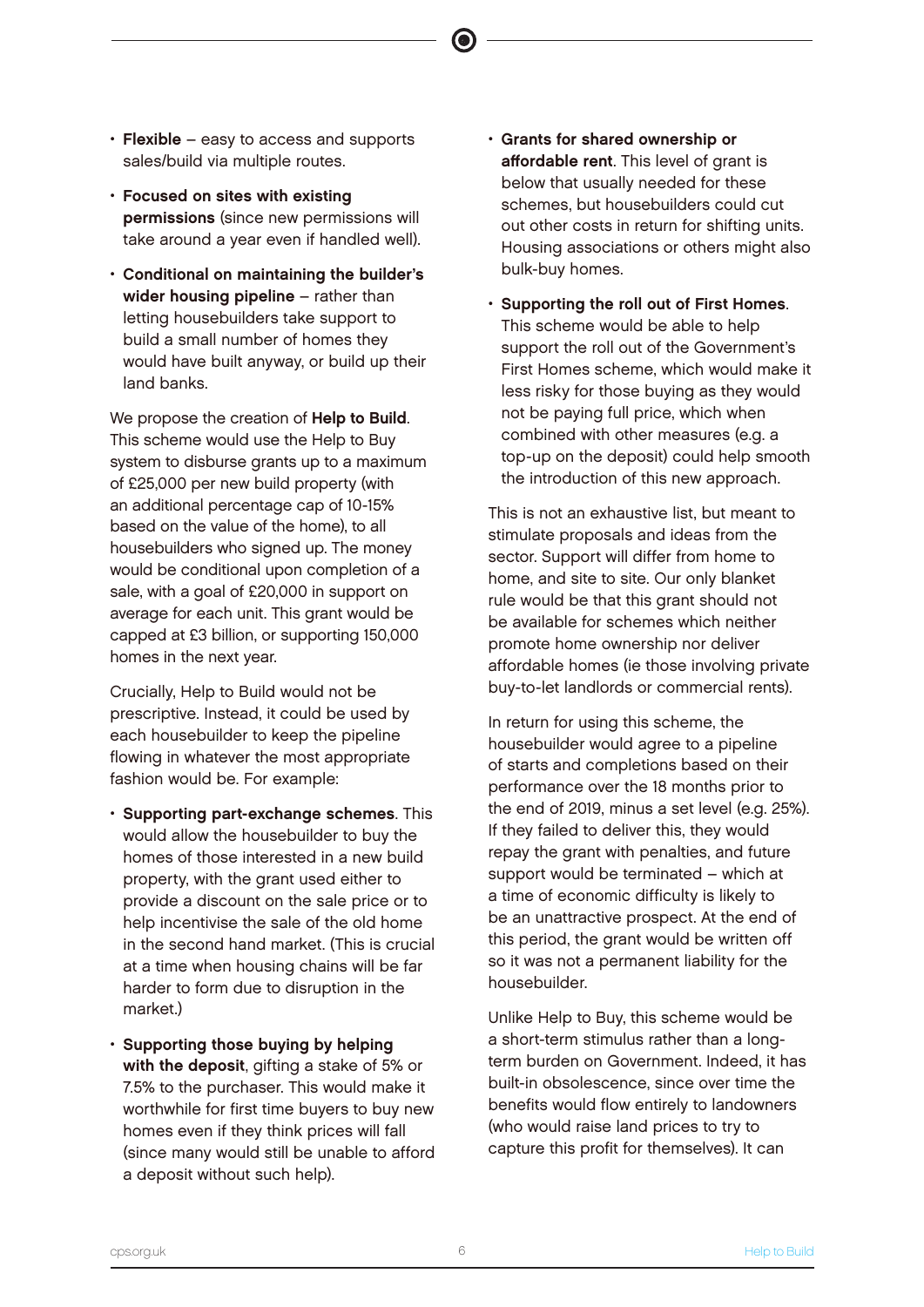also be easily recalibrated, with the grant lowered if it appears that the scheme is distorting the market away from secondhand properties and towards new build.

 $\bullet$ 

The main alternative to this type of approach will be either collapsing supply or costly schemes to try to prop up the entire £7.4 trillion value of the UK residential sector, likely to be both expensive and – while possibly useful in the short time – likely to have major long-term issues (and potentially be unsustainable, which means just delaying the pain at a cost to the taxpayer).

This scheme will keep housebuilding going over the next 12 months, while laying the ground for further reform, and avoiding a catastrophic slump in supply – and all the attendant chaos. Together with other measures over the coming months around Stamp Duty Land Tax, change of use, planning reform and so on, it is the simplest and most effective way to do what is needed most – namely, keep Britain building.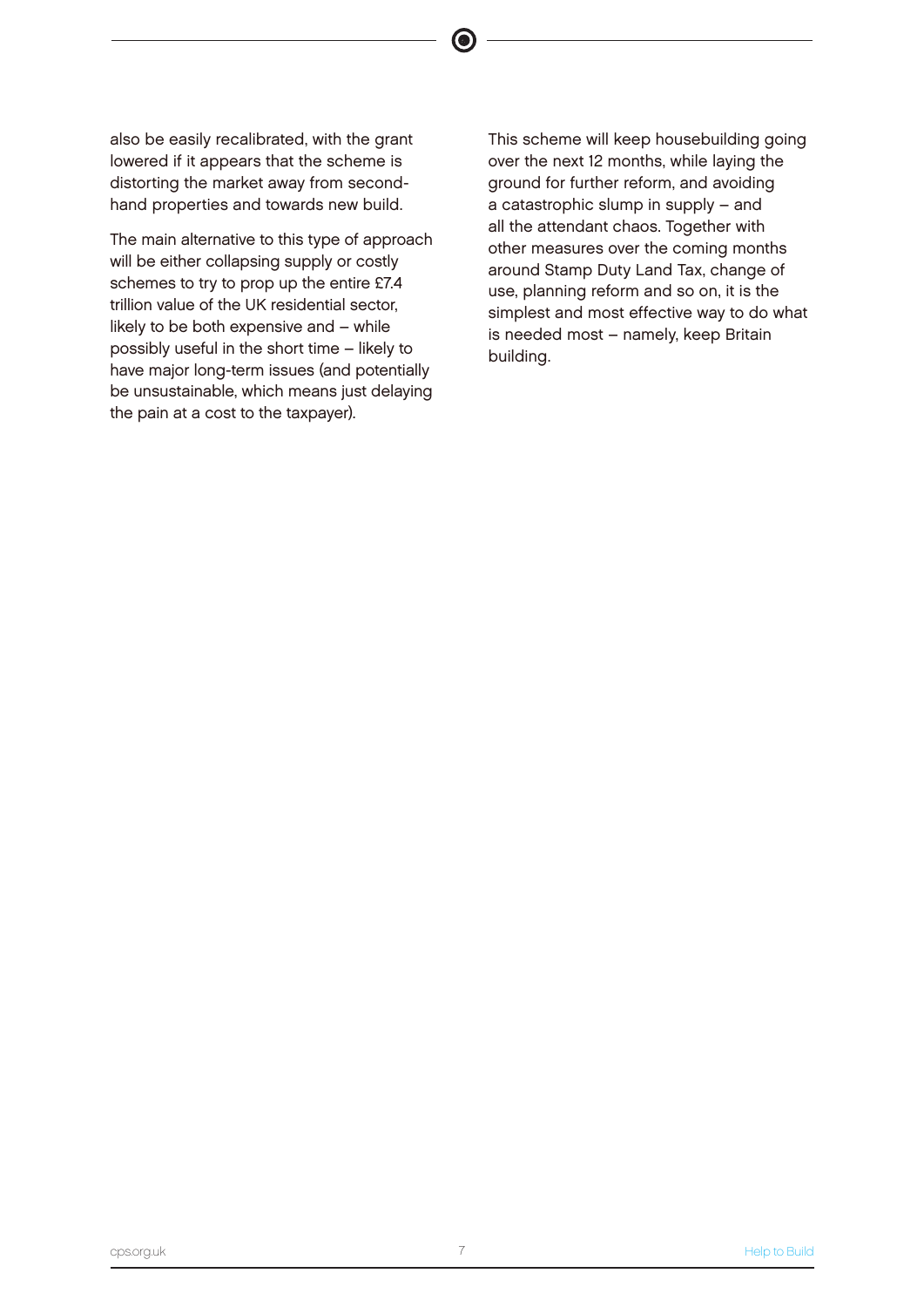# 1. The future for housebuilding is grim

## The impact of COVID-19 on the housebuilding sector was rapid and immediate.

Despite firms being encouraged by the Government to continue work during the lockdown, it was estimated that construction was paused on 75% of building sites.

Slowly, the construction sector and housebuilders began to return to work, with this accelerating after the Prime Minister's statement on the May 10. The Government has sensibly moved to ensure that house sales can keep moving over the coming months, with in-person and virtual viewings.

However, on many sites this resumption in housebuilding is likely to be temporary and relief partial – with builders completing projects that were already underway, but then waiting to see whether the market picks up.

On that score, the precedents are not encouraging. In 2008/09, the housing market slumped rapidly, and output fell sharply. The number of new builds started and completed fell rapidly, slumping over the following two years by 54% in terms of starts and 29% in terms of completions.

Just as crucially, supply remained low for a very long period. It took until 2013, more than six years after the first flickers of the financial crisis, for housing completions to bottom out and then begin to rise again: reaching a nadir of 38% down compared to 2007, with housing starts down by 32% that year compared to the peak.

| Year | <b>Homes Started</b> | <b>Homes Completed</b> |
|------|----------------------|------------------------|
| 2007 | 183,600              | 176,640                |
| 2009 | 85,610               | 124,980                |
| 2011 | 113,270              | 114,030                |
| 2013 | 124,780              | 109,450                |
| 2015 | 148,160              | 142,480                |

New build starts and completions in England<sup>1</sup>

<sup>1</sup> Ministry of Housing, Communities and Local Government, "Live tables on housebuilding: new build dwellings: Table 213: permanent dwellings started and completed, by tenure, England (quarterly)". Available from: https://assets. publishing.service.gov.uk/government/uploads/system/uploads/attachment\_data/file/877988/LiveTable213.xlsx; There are a variety of sources which have different methodologies and others show slightly higher totals each year, but all of them show the same sharp drop and long slump.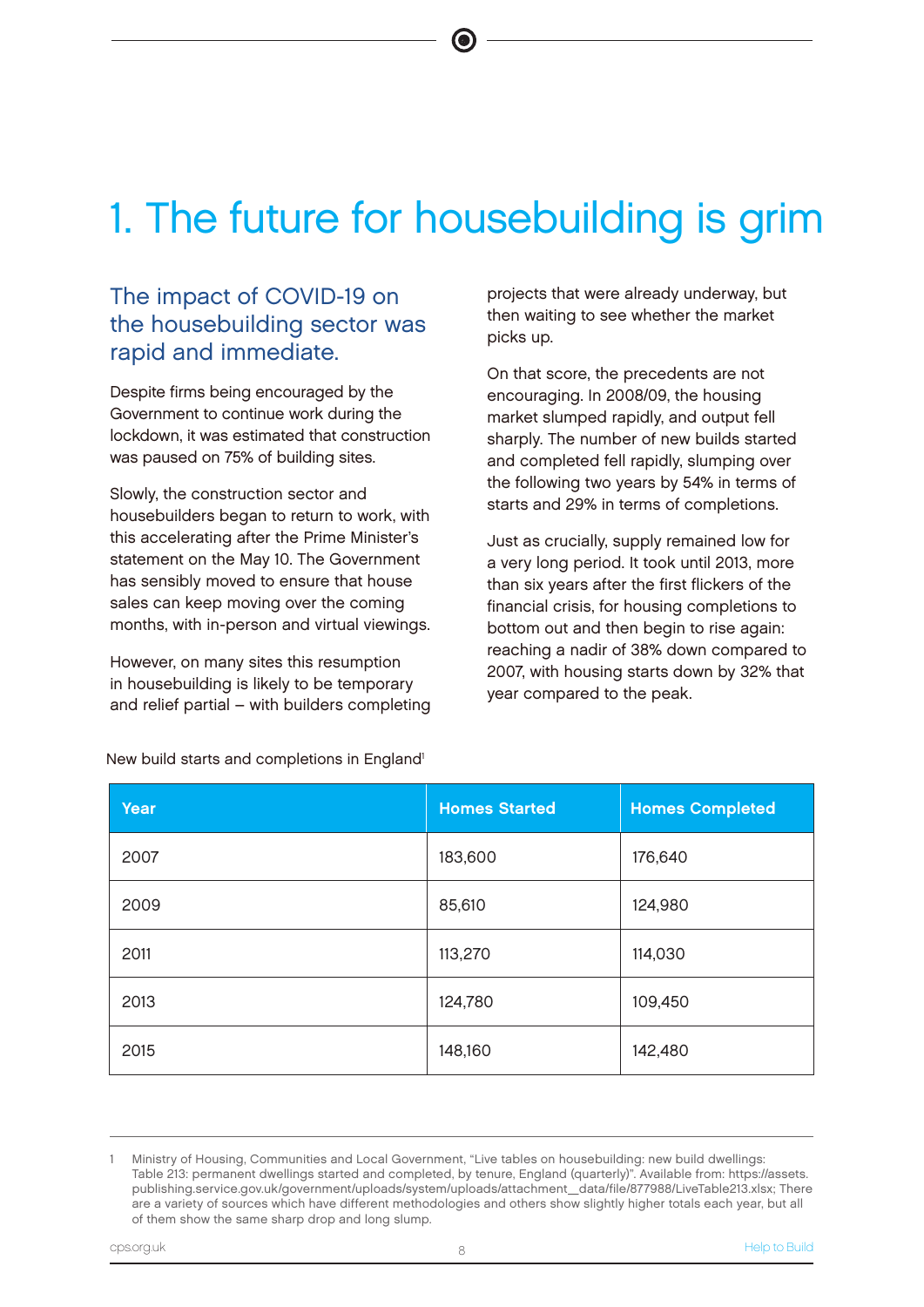The private housebuilding sector, in other words, is likely to struggle over the next year and beyond. This will have significant economic and social impacts. Housebuilding is the largest single part of the construction industry, with revenues of £37.6 billion out of its £113 billion total. Around 240,000 people are directly employed by housebuilders and their contractors, and between 500,000 and 700,000 are employed if you include those in related jobs (e.g. subcontractors to help fit kitchens, bathrooms, supply chain workers and so on).

However, the industry's real economic footprint is even larger, since new private homes also contribute toward infrastructure and affordable housing via Section 106, and also help boost

the regeneration and development of commercial sites, provide work in the legal, estate agent and accounting sectors and so on. Not only this, but the sector is important socially, in ensuring that people have affordable, modern properties to rent – and of course own.

 $\bullet$ 

In addition, while in the last recession affordable housing helped maintain output, this merely limited the slump a little – between 2007 and 2009 private housing starts fell from 159,000 to 65,000, while affordable housing (local authority and housing association) starts fell from 23,690 to 20,610. We will discuss what such a solution could cost and look like later, but certainly in the last recession this barely made an impact.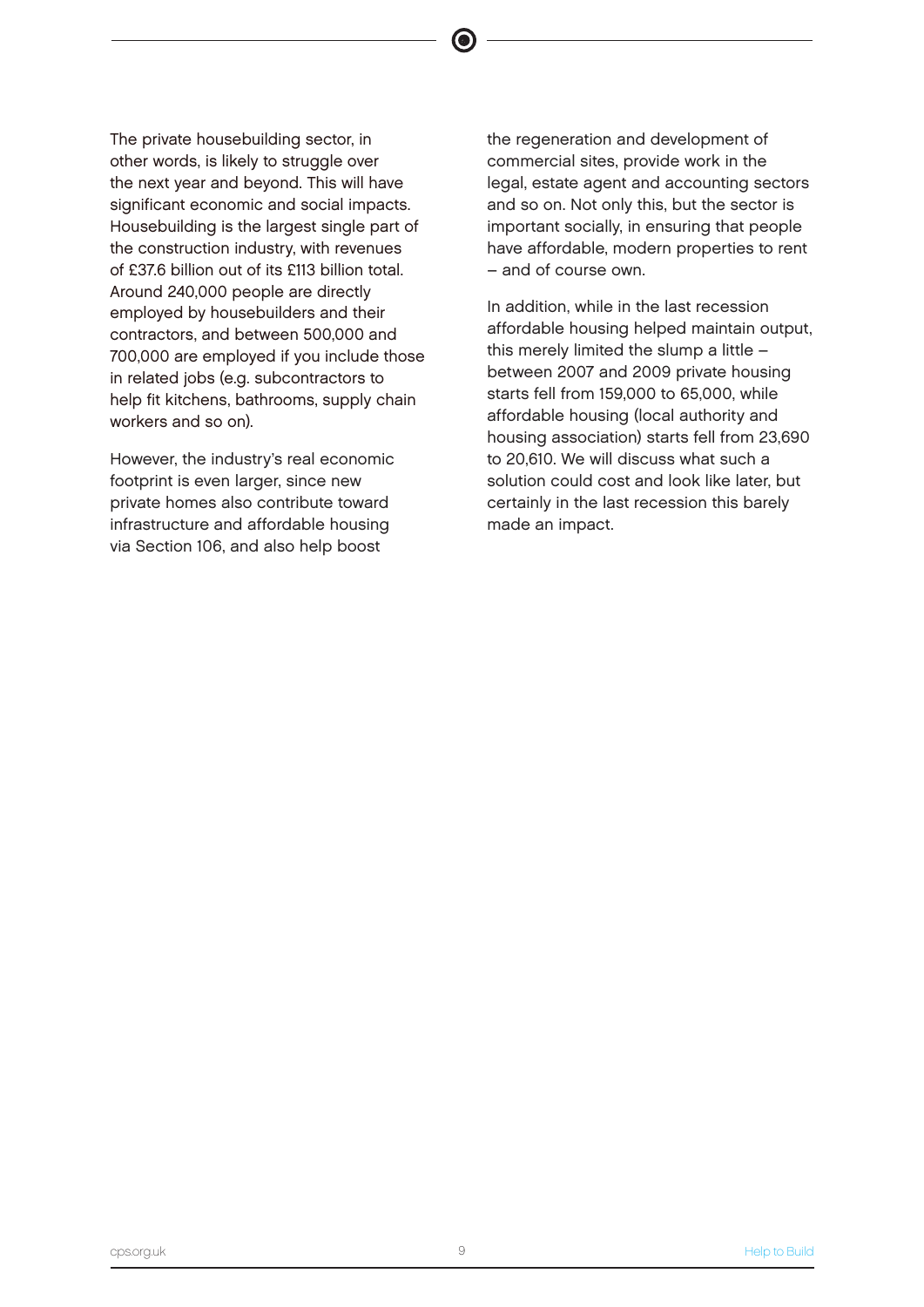# 2. The housing shortage is driven by recessions

 $\bullet$ 

Studying the recent history of English housebuilding, a clear pattern emerges: one of sharp downturns, long slumps, and slow recoveries.

The economic turmoil of the early 1990s, for example, saw housebuilding in England fall from 217,290 starts and 193,810 completions in 1988 to 129,300 starts and 143,830 completions in 1992. The figure then remained at around 140,000-150,000 or so throughout the 1990s – not getting close to the former peak until the mid-2000s.<sup>2</sup>

Indeed, the biggest issue with housing supply in England can be boiled down to a single fact:

In any recession the slump in private housing supply is sharp and deep, and in any recovery the increase in private housing supply is slow and shallow.

This strange combination of slow boom, sharp bust – driven partly by the long lag times and heavy capital costs involved in housing development – also tends to result in a permanent long-term undersupply of housing. Just as the system has geared up to deliver the number of homes we need, a recession throws the system into chaos and slashes the number of housing starts – from which the industry takes a long time to recover.

In other words, the policy debate in recent years has focused on the inadequacy of housing supply during the 'upswing' – but it is the sharp downswing, and subsequent stagnation, that invariably does the greatest harm.

As this chart shows, from that late 1980s peak of over 200,000 homes, it took nearly two decades to get close to that figure again – and then the financial crisis hit, after which it took another decade to get close. Worryingly, each time the trough has got deeper.



Annual Housing Starts<sup>3</sup>

2 Ministry of Housing, Communities and Local Government, "Live tables on housebuilding: new build dwellings: Table 213: permanent dwellings started and completed, by tenure, England (quarterly)".

Ibid.; Again, different sources might have slightly higher numbers, but the trend would be the same.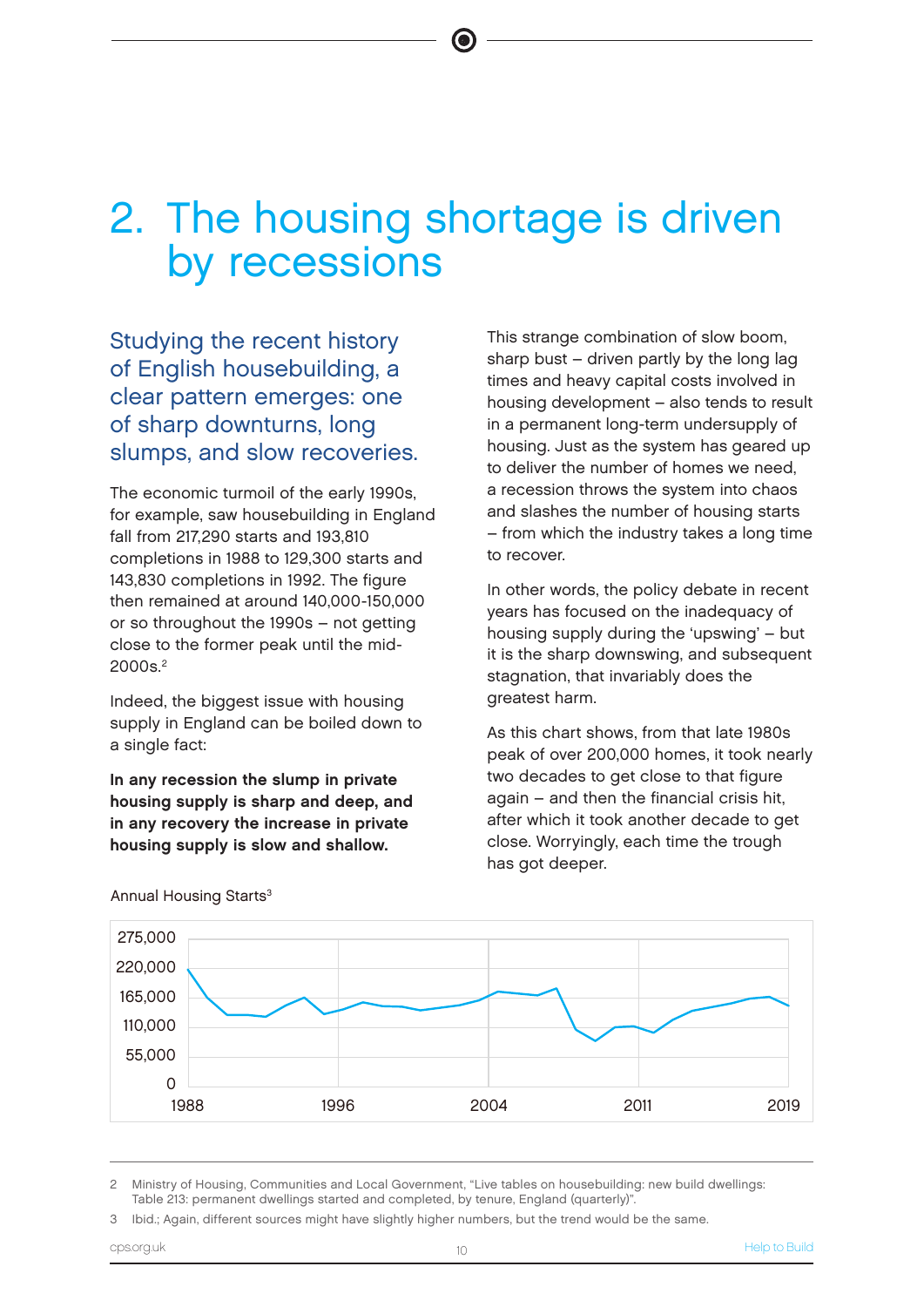This cycle has also helped to produce the steady consolidation of the housing sector, with small housebuilders driven out – especially during the downturn periods.



 $\bullet$ 

SME Housebuilders (1-100 units) (NHBC)

This long-run trend of downward housing supply and sector consolidation are linked for a series of reasons:

1. SMEs tend to exit the sector in recessions, meaning fewer sites over time. The SME sector cannot cope with the downturn (for reasons explored below) and so firms go bust and exit the industry. But the larger housebuilders do not take up the slack during the recession, or even in the immediate aftermath, so output is permanently lost – unlike other sectors where smaller companies are taken over by larger companies and output is often maintained.

 This means that the housing market becomes focused on a smaller number of larger sites run by larger housebuilders. As discussed further below, the total number of sites and developers in each area is related to the total output of the sector, because sites will be built out

faster if there are ten sites of 100 homes compared to one site of 1,000 homes. So not only does a reduction in the number of firms impact in the downturn, but the resulting impact reduces supply well into the recovery.

2. The sector finds it hard to rebuild after the slump. After the immediate shock is over, it is hard for the sector to expand output as the crash will have resulted in significant bottlenecks. When suppliers and labour are pushed out in the downturn, they are reluctant to return in an upswing. This can last for years – those who leave the sector are likely to have found other jobs, and are unlikely to want to return for the same pay as before given the shock of unemployment and transitioning to new work. Likewise, suppliers are unwilling to ramp up output unless they think there will be a prolonged period of high demand, since they do not want to start up only to have to switch off shortly after.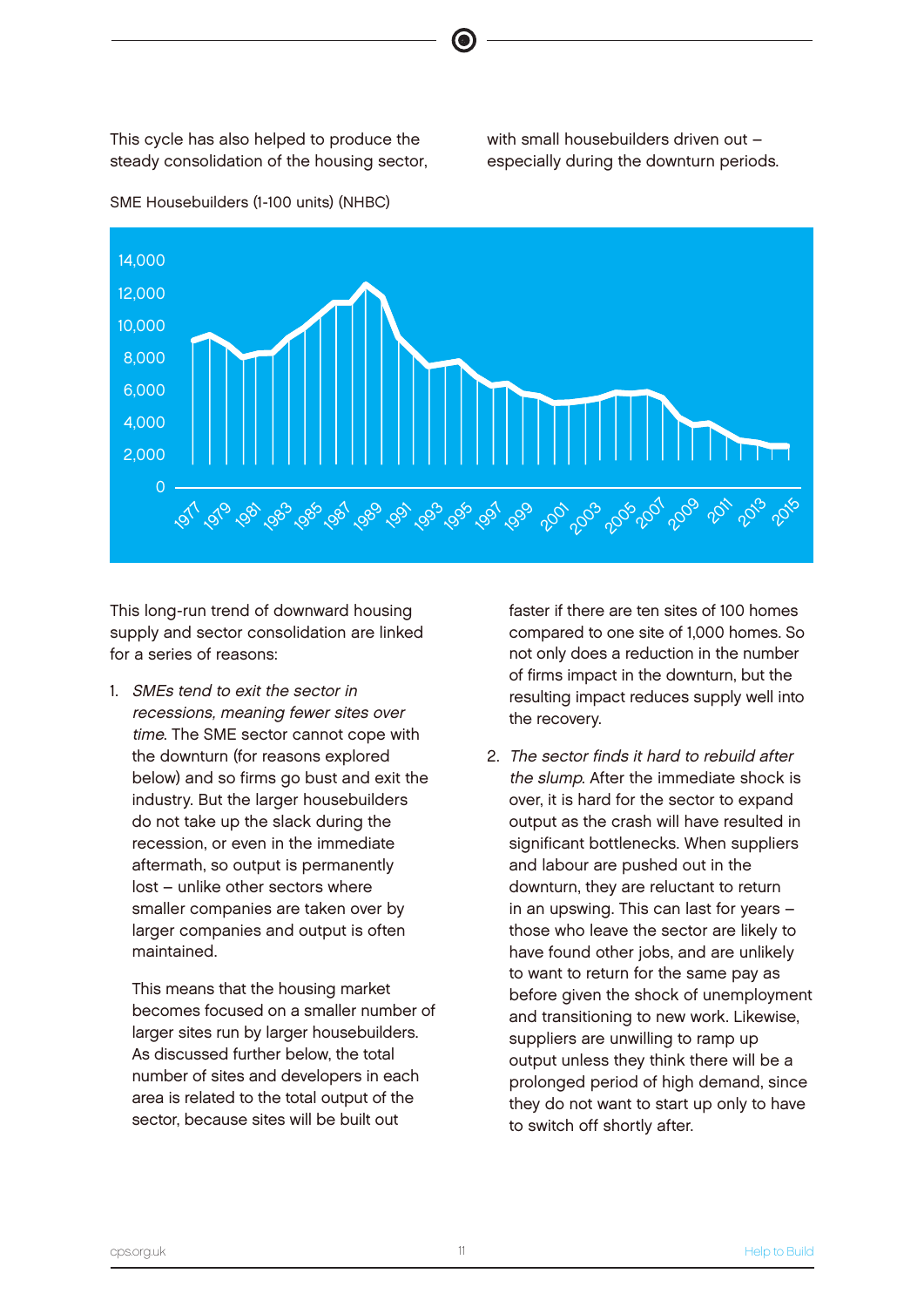For example, in 2015/16, nearly a decade after the previous slump began, a shortage of bricks and skills slowed output, in large part because past suppliers and workers were reluctant to increase output or return full time. As one study noted, "Almost two-thirds of small and medium-sized construction businesses (SMEs) faced a two month wait for new brick orders, with almost a quarter waiting for up to four months and 1 in 6 (16%) waiting six to eight months. Moreover, half of all of construction SMEs were experiencing difficulties recruiting bricklayers." 4

3. The temporary downturn is built into the system via the planning system. The English planning system has unusual features which mean that slower output results in a lower level of land released in the next upswing. If an area sees fewer homes built (and so fewer new households created), household projections are updated to show fewer new households will form in future. This allows councils to plan for fewer homes and to release less land.

 To quote one study on current household projections by planning consultancy Lichfield, because of the 2008/09 slump and its aftermath, current projections "inherently 'bake in' the implications

of a period that saw a dramatic fall in housebuilding to its lowest levels in modern history and a rise in affordability problems, a substantial increase in concealed families, and an increasing number of adults living at home. In that sense they have an endogenous circularity." 5

 Household projections are based on new households, but rather obviously, if there are no new homes for people to move into, the number of new households that can form is lower than it would otherwise be. If we build 200,000 homes each year for 10 years, we will end up with more new households than if we build 50,000 homes.

 This also reinforces sector consolidation. A lower level of land release matters less to the larger housebuilders with the resources to obtain consent for large sites, often via planning appeals. But other housebuilders struggle, as they are reliant on councils to designate land through the planning system. Reducing the level of land released in local plans therefore squeezes out the SME sector in the aftermath of the recession. And again, it means a sector focused on a smaller number of large sites, and so, all other things being equal, a sector that will build out more slowly.

<sup>4</sup> Centre for Economics and Business Research, "Bricks Campaign". Available from: https://www.naea.co.uk/ media/1044993/bricks-report.pdf.

<sup>5</sup> Lichfields, "The 2016-based Household Projections for England". Available from: https://lichfields.uk/media/4495/ lichfields\_the\_2016\_based\_household\_projections.pdf.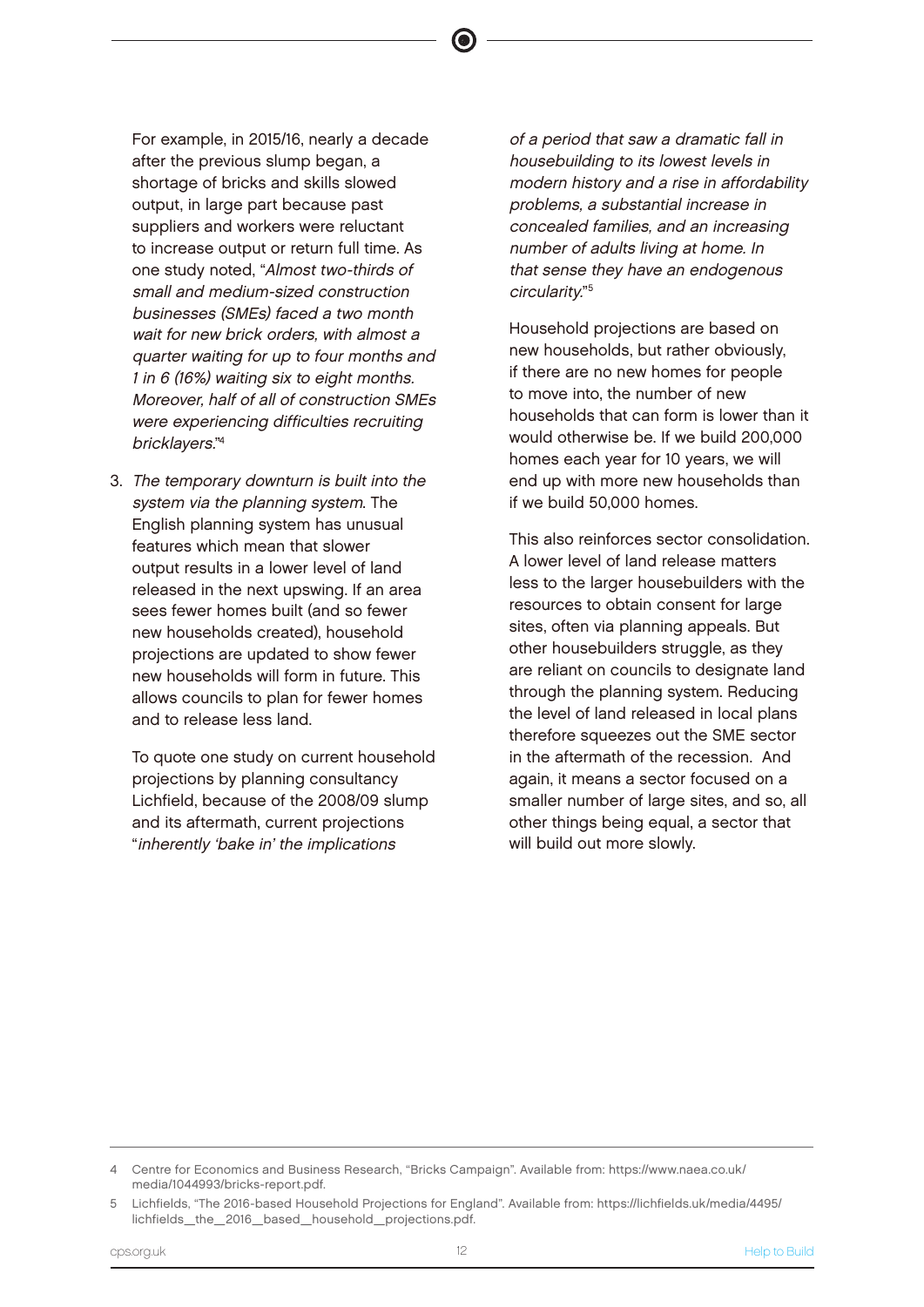# 3. The new build sales market underpins the house building sector

To understand why the market tends to collapse so rapidly, and so what measures might be able to halt this, it is necessary to understand how the English housebuilding sector operates.

Housebuilding works according to a 'build to sell' model. It is the ease with which a developer can sell a new build home on a specific site, at what they consider a reasonable profit, which prompts them to start and complete construction.

While the total number of planning permissions can be a constraint in particular circumstances, in recent years permissions have been running at a very healthy level, well above starts and completions. The most complete measure for 2018/19 showed new build starts stood at 213,860,<sup>6</sup> or around 60% of the permissions granted in 2018 and 2019, which stood at 362,000 and 380,500  $respectively.$ <sup>7</sup> So currently  $-$  and is often the case, particularly at the 'top' of the cycle in terms of house prices and output – permissions are not the issue.

Instead, aggregated across England, it is the sales rate on each site (also termed

outlet) that drives the supply of new homes. The sales rate for housebuilders across all their sites can be broken down into three further elements:

- 1. The number of transactions in the market (e.g. how many people are buying and selling a home) which determines the total potential market.
- 2. The relative attractiveness of a new build versus second hand home and the number of sites which determine how this translates into actual sales.
- 3. Whether the price of land is rising or falling between the builder obtaining land and selling it as part of a finished home.

These are fleshed out in more detail below:

1. Number of transactions in the market. The first and most fundamental issue, as the graph below shows, is the link between the total possible sales for housebuilders (i.e. how many people buy a home each year) and the number of new builds. The graph shows a clear link between total transactions and new homes completed over time, particularly before the Help to Buy Equity Loan was introduced.

<sup>6</sup> Ministry of Housing, Communities and Local Government, "Housing supply; net additional dwellings, England: 2018- 19". Available from: https://assets.publishing.service.gov.uk/government/uploads/system/uploads/attachment\_data/ file/850825/Housing\_Supply\_England\_2018-19.pdf.

<sup>7</sup> Ministry of Housing, Communities and Local Government, "Planning Applications in England: January to March 2019". Available from: https://assets.publishing.service.gov.uk/government/uploads/system/uploads/attachment\_data/ file/812867/Planning\_Applications\_January\_to\_March\_2019\_-\_statistical\_release.pdf.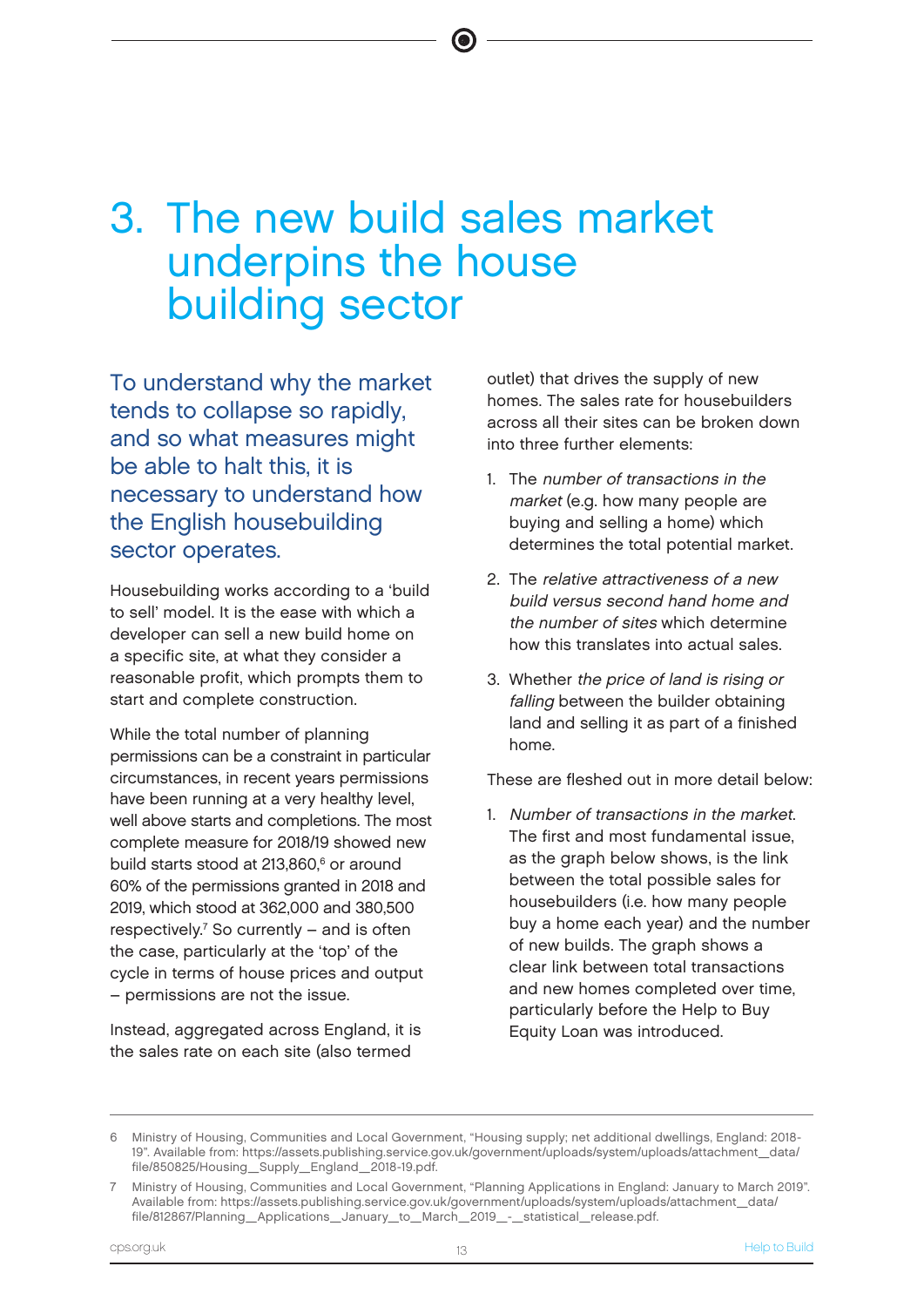Transactions versus new homes completed



 Until the introduction of Help to Buy Equity Loan (sometimes referred to simply as Help to Buy), transactions and new build completions tracked each other very strongly, with the ratio of new builds to transactions fluctuating in a clear range between 1:8.5 and 1:12. The only exception was at the height of the financial crisis, and even then it did not depart too far from the range.

 Recently, improved data on housebuilding has shown that the total number of homes built each year is usually slightly higher than recorded using quarterly data. (To add complexity, one data source operates on the financial year, another on the calendar year.) Adjusted for this, we find there is an average ratio of 8.54 transactions to each new build. So, on average, for every 8.5 transactions taking place in any year, one home is built.<sup>8</sup>

 This means if there were a million transactions, you could expect 117,000 homes to be built in an 'average' year – if there were two million transactions, then that same year, 234,000 homes would be built.

2. The relative attractiveness of a new build versus second-hand home and the number of local sites. The relationship above shows that more housing transactions means more houses being bought and sold. However, a shift in the desirability of new build homes compared to second hand properties can increase the share of the market they capture and the speed they sell at, and therefore the speed at which new homes are built.

The Equity Loan available via Help to Buy. for example, made new build homes more attractive than older properties (since you could obtain a loan for up to 20% of the property, and only needed a 5% deposit, at a time when most lenders wanted at least 10%). This shifted the market substantially. Instead of having to either buy a smaller property, or wait for longer (while they built up a deposit), households could use Help to Buy to move into home ownership earlier and/or to a better home – if they bought a new build.

<sup>8</sup> Alex Morton, "Stamping Down: Why Cutting Residential Stamp Duty is Easier than You Think". Available from: https://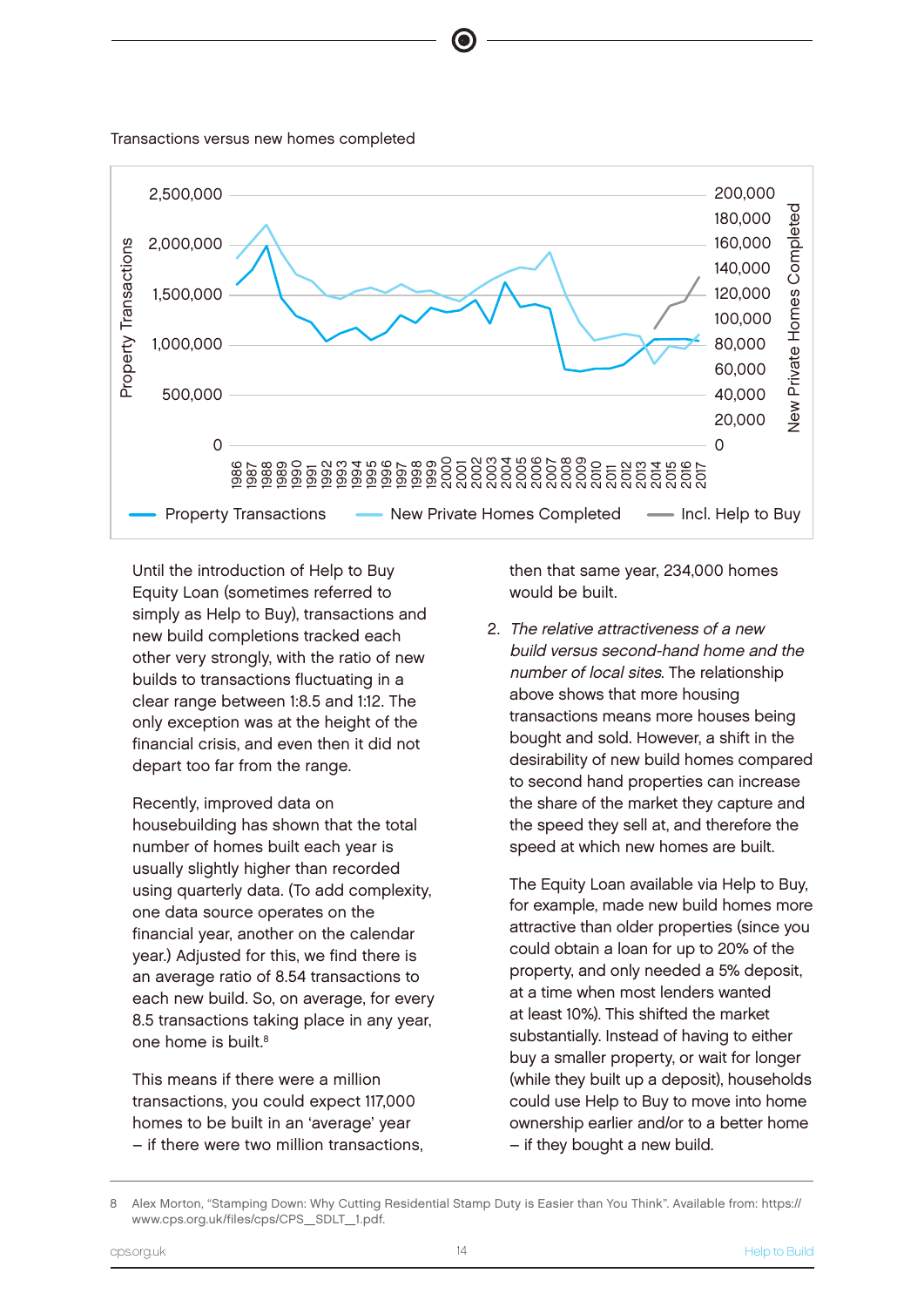Thus, Help to Buy changed the relationship between transactions and new builds, meaning that for the same number of transactions, new build sales were substantially higher, since more people choose a new build compared to a second-hand property. Anything which makes new homes more attractive than before when compared to second hand homes will increase the total new build market, even assuming the number of transactions remains the same.

 $\bullet$ 

 Related to this is how many different local sub-markets the housebuilders are selling into with new properties. The total number of transactions hides the fact there are a multitude of different markets in play – first time buyers, flats, houses, downsizers, family moves, those who need to be close to public transport and those who do not and so on. This means different sites in an area will have different possible buyers, because sites will target different audiences, and because different builders are likely to have different audiences that they focus on.

 Consider two sites in the same local market, one a greenfield site with family homes in a village near a station connected to the nearest city, and one brownfield with small flats near to a town centre but no link to the local city. These sites serve different markets in terms of who is likely to buy these homes – in terms of jobs, income, and family type. Building on both at once will mean more sales as you are selling to different potential buyers, compared to two similar sites (e.g. two greenfield sites in the same village both building family homes) which are close to each other.

 This variety of sites selling to different markets also helps determine sales rates and therefore build-out rates. This is also why fewer large sites tends to be worse in terms of overall output than a

greater number of smaller sites since they will tend to have more variation and obviously are in different locations. This is why embracing a variety of tenures will tend to increase build-out, because these represent different 'markets'.

3. Whether the price of land is rising or falling. The third and final key factor is how land flows through the system on specific sites. If a housebuilder has bought land at price X, they have to be able to sell the land on for at least the same, and ideally a higher amount. This might seem hard to understand – surely housebuilders buy land and sell homes? But stripping out profit margins, a home is sold for the construction cost plus land price. What developers pay for land with permission in the first place is the expected final sale price of a home minus the cost of construction. If you can sell homes for £200,000 and it costs £100,000 to build a home at a profit, you will buy land with permission to build at up to £100,000 per plot. That is why, when house prices fall or rise, so do land prices.

 If land prices fall between a builder obtaining the land and selling the house, each home built will be sold at a loss, eating into the housebuilder's cash and land reserves.

 For this reason, over time the direction of house prices (and so land prices) matters more than the level. Housebuilders can keep building more easily with 2% rises in land prices each year over a five-year period than three years of 7% rises then two years of 5% falls, because in the second scenario they will end up with land they bought at the top of the market but have to sell when the land price has fallen by 10%. It is also important to note that landowners benefit from house prices rising more than the housebuilders.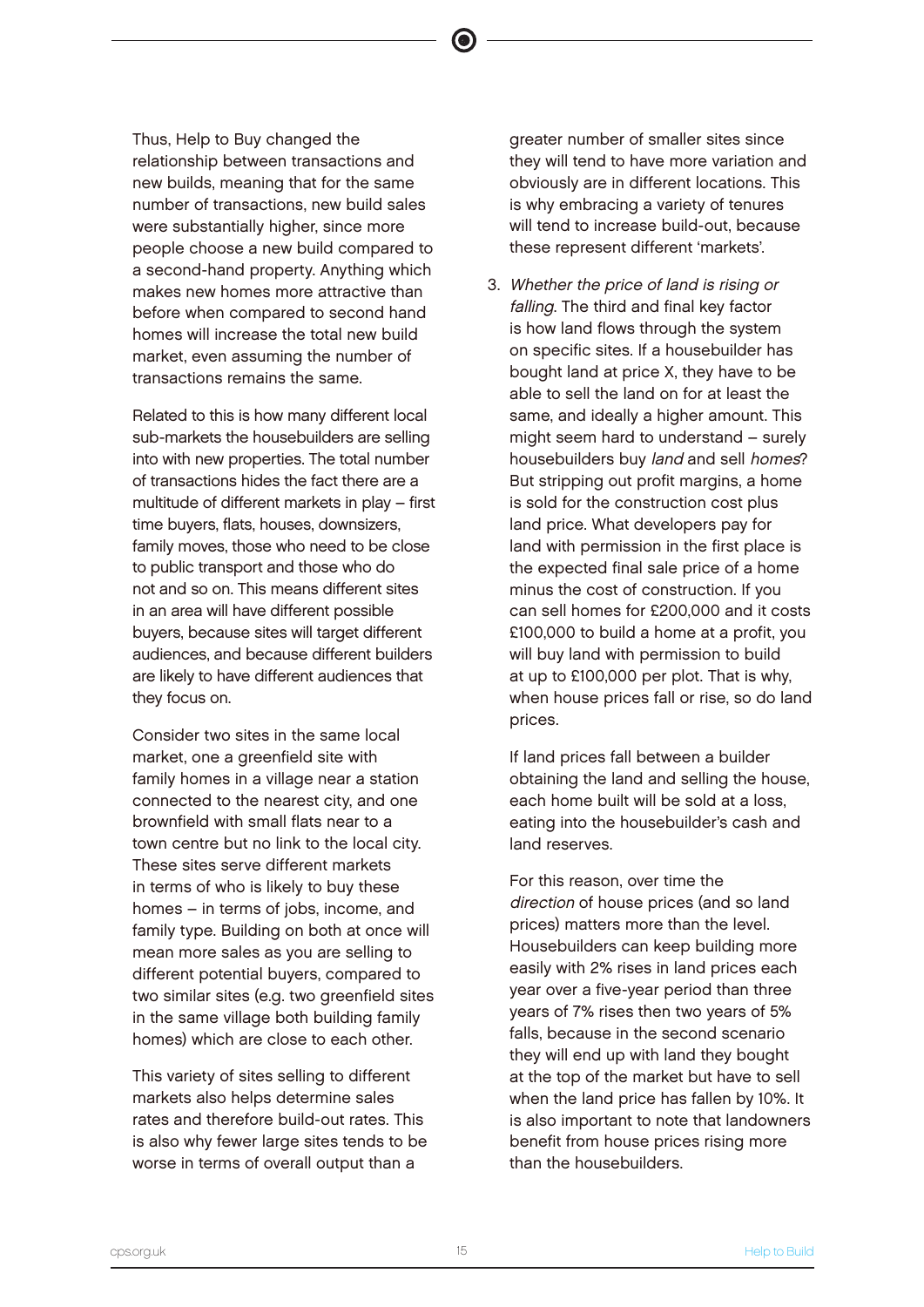# 4. Output is likely to reduce sharply in the coming months

Given the structure of the housebuilding industry outlined above, the economic shock from COVID-19 is likely – in the absence of Government intervention – to see housing supply sharply reduce over the coming months and remain low for a long period.

Part of this, of course, is that it will become harder to actually build a house while social distancing measures and PPE remain the rule for the workforce – hence the Government's welcome decision to extend hours on construction sites to compensate for lower productivity.

But there are also structural issues to consider.

As housebuilders return to work, they are likely to complete projects which are already under way, as the marginal cost of completing these homes is likely to be lower than the gains from selling them. But they are unlikely to start work on new developments, for a variety of reasons.

Firstly, and most critically:

- 1. House prices are likely to fall and so land values will also fall.
- 2. Many in the sector have a business model that allows rapid retrenchment in a falling market.

Secondly, both now and into the future:

- 3. Transactions are likely to be lower, which will cut new builds (and affordable supply).
- 4. Help to Buy will not stop buying becoming less attractive to new purchasers.

Taking these in turn:

1. House prices are likely to fall and so land values will also fall

In the short term, house prices and land prices are likely to fall, and this may continue for some time. There are a range of predictions at present, but all expect prices to fall at least to some degree over the next year. This means for the housebuilders that every home they build and sell may well be at a loss if house prices fall by any reasonable amount. This means those who can retrench will retrench, particularly the larger players – not least since the size and duration of price falls will be unclear, so if you start homes now, you will not be able to work out what they will sell for in six months' time.

 This is particularly painful for housebuilders because land prices are more elastic than house prices. Say a house is worth £100,000, of which 50% is the value of the land and 50% is the cost of building the house. If house prices drop by £10,000, or 10%, the cost of building the house will not change – meaning that the full £10,000 fall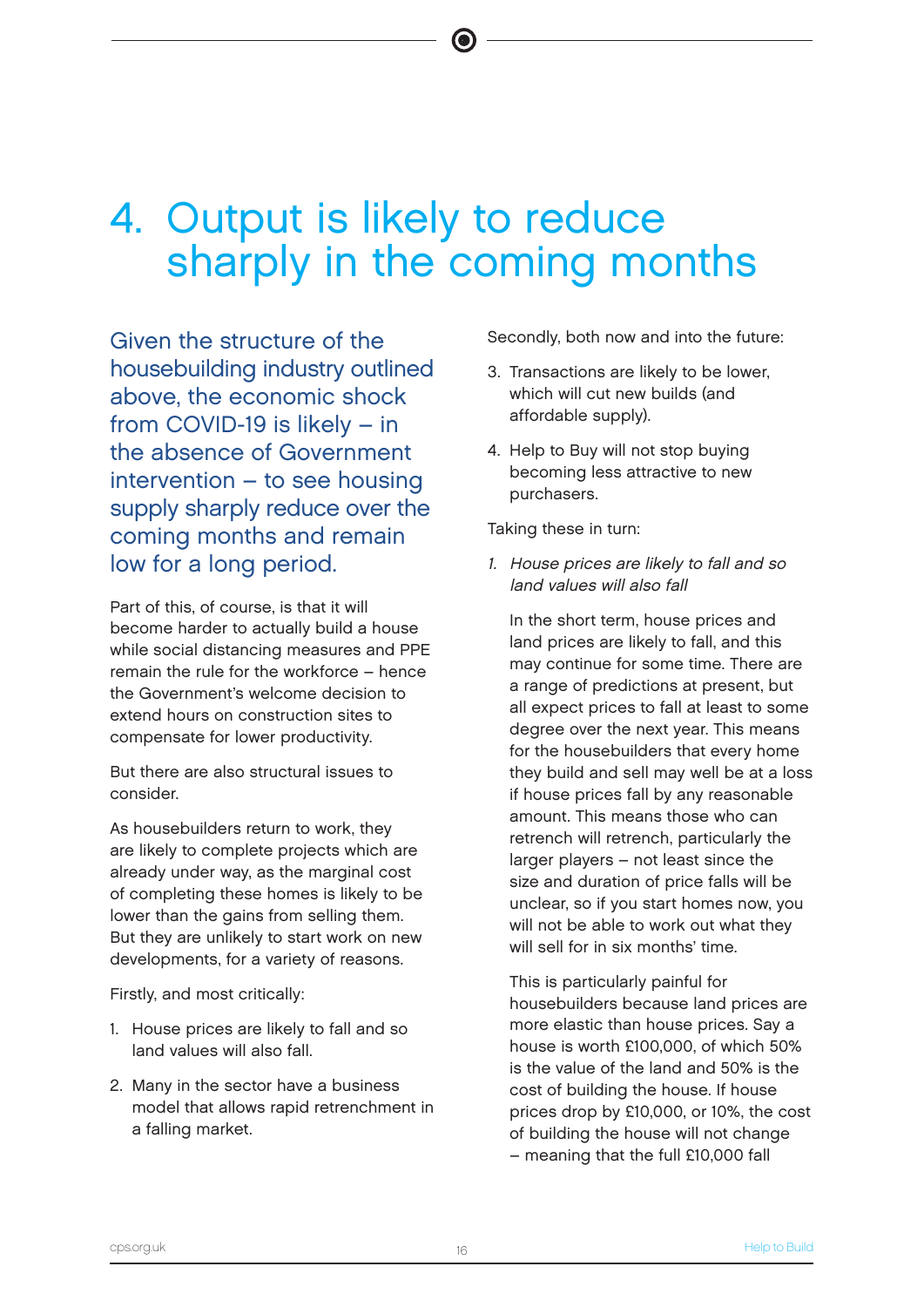will be absorbed by a fall in the value of the land, from £50,000 to £40,000 (representing 20% of its value). This means each home built using land bought at the top of the market will be more likely to be loss-making.

 Of course, much of the land held by housebuilders will have been amassed over a period of years, so even if it falls in value from the peak, a new home may still more than break even – but even so, housebuilders are unlikely to be keen on building too much. Over time, land prices tend to outstrip inflation. Building homes in a temporary downturn will rarely make good sense for the large housebuilder on a mass scale. Building fewer homes on sites where some profits can be still be made, while mothballing most sites until land values rise, is likely to give a better long-term return.

 The best option for many firms, then, is to minimise output and wait for the recession to blow over, dipping into their cash reserves and building affordable housing units and a minimum of private homes on their most profitable sites.

 This difficulty in building during price falls is why you end up with the strange sight of London – one of the most unaffordable places in the world, where the cost of building a home is a fraction of the cost of buying one – seeing housebuilding fall whenever the market wobbles. In the aftermath of the Brexit vote, private housing supply fell on one measurement from 16,330 private units a year to 11,340, even as the English total rose from 117,460 to 135,160. One forecaster predicts private housing

supply in London this year will reach just 10,000 units.<sup>9</sup>

2. Many housebuilders have a business model that allows rapid retrenchment in a falling market

 For retrenchment to work, housebuilders have to accept temporarily lower valuations of their land, build a limited number of homes, using these receipts and any cash reserves to pay fixed costs, shed costs and hope to ride out any storm. But this is just what the big builders are well set up to do.

 For a start, the larger housebuilders have built up large cash reserves. For example, Persimmon's cash reserves are £844 million, Barratt's are £958 million, and Taylor Wimpey's are £734 million. Their land reserves are also a useful shield – creditors and others are unlikely to want the company to have to sell these at the bottom of the market. Indeed, one reason why housebuilders focus on achieving very high margins on the homes they build in the 'good years' is to build up a cash pile that enables them to survive when times are lean.

 But more than this, the larger housebuilders have created a model that allows them to stop building easily and quickly, with minimal fixed costs. To quote the Home Builders Federation:

 "Direct employment of trade labour by home builders is relatively low, with a recent Workforce Census carried out by the HBF and its members indicating that just over 20% of on-site surveyed workers were employed directly by the developer." 10

George Hammond, "Coronavirus threatens to halve London housebuilding". Available from: https://www.ft.com/ content/6d1361c5-1001-4ef7-8f8f-4f34c422d1cc.

<sup>10</sup> Home Builders Federation, "The Economic Footprint of Housebuilding in England and Wales". Available from: https://www.hbf.co.uk/documents/7876/The\_Economic\_Footprint\_of\_UK\_House\_Building\_July\_2018LR.pdf.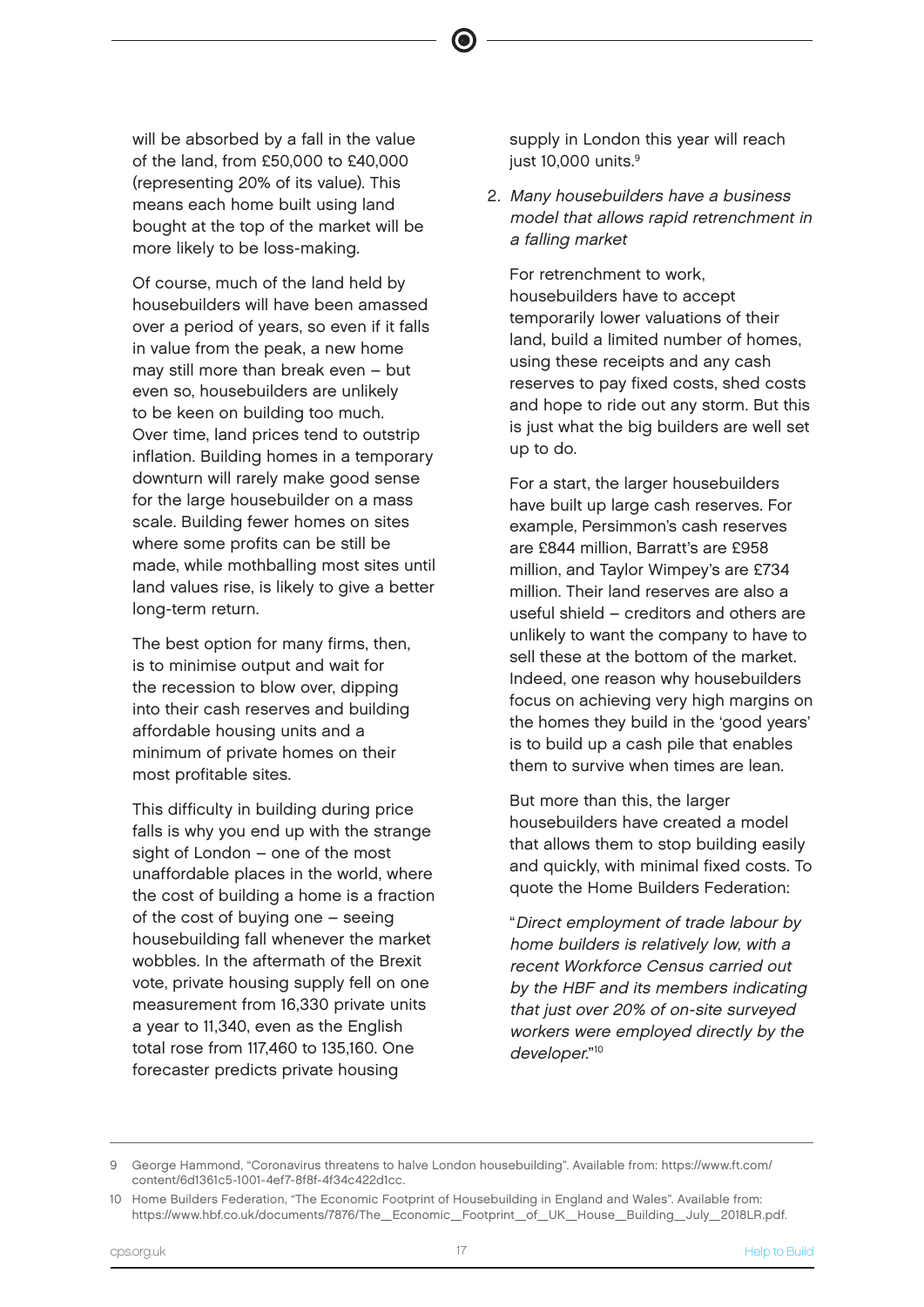Given the volatility of the housing market, large housebuilders need to be able to expand or contract rapidly, or switch labour from one part of the country to the other. Also, as well as the dominance of contractors, the sector relies so heavily on overseas workers,<sup>11</sup> who may return to their home country in a downturn.

 This industry structure also explains why innovations such as Modern Methods of Construction have been slow to take off, no matter how many political initiatives are launched, because this does not work within this model. As a recent review on the productivity of construction noted:

 "The construction sector today is characterised as being 'labour-intensive' – it employs more people to produce each £1 of output than most other sectors and it generally employs less capital e.g. plant, machinery, computers etc. And it hasn't changed or 'innovated' its productive processes as much as other sectors over the years.

"Construction is bottom of the productivity pile, a position that was not true 20 years ago. Manufacturing, in contrast has moved from bottom to top… Construction output has risen moderately but so has the number of construction workers and so its productivity has barely budged." 12

 Meanwhile, McKinsey noted that while infrastructure in the UK had been more efficiently delivered than in other parts of the world, there were substantial issues in much of the construction sector outside of this.

Most of all, "investment in labor-efficient technologies has been relatively low compared with other countries… the private sector has thus far been riskaverse and unconvinced about the investment case for new technologies".<sup>13</sup>

 This is all perfectly understandable if the primary goal is not maximising productivity in the short-run but building a model that is able to withstand the long-run cyclical challenges outlined above. No housebuilder wants to have a large workforce or multiple and expensive factories that they cannot cut back or scale back production as they need. No one else will invest in factories since they are well aware that the model of the large housebuilders will leave them with no purchasers in a downturn.

 This also explains why the SME sector is hit so viciously by recessions. Its members cannot shed labour and capital so easily (the smallest builders of all, of course, only employ themselves, so must continue to work under all conditions). Many will go under since they cannot cut costs beyond a certain point and are unlikely to have built up large cash reserves, while they do not have large enough land reserves to be worth creditors trying to support them. Large housebuilders may, towards the bottom of the market, buy or option this released land at new and distressed values, allowing them to return to profitability faster than those SMEs stuck with land they bought prerecession, but they are unlikely to rapidly resume building.

<sup>11</sup> Home Builders Federation, "Home Building Workforce Census 2017". Available from: https://www.hbf.co.uk/fileadmin/ documents/Policy/Publications/28075-Home\_Builder\_Report-Master-\_V4.pdf.

<sup>12</sup> Mace, "Construction productivity: the size of the prize". Available from: https://www.macegroup.com/ perspectives/180125-construction-productivity-the-size-of-the-prize

<sup>13</sup> McKinsey, "Reinventing construction: A route to higher productivity". Available from: https://www.mckinsey.com/~/ media/McKinsey/Industries/Capital%20Projects%20and%20Infrastructure/Our%20Insights/Reinventing%20 construction%20through%20a%20productivity%20revolution/MGI-Reinventing-construction-A-route-to-higherproductivity-Full-report.ashx.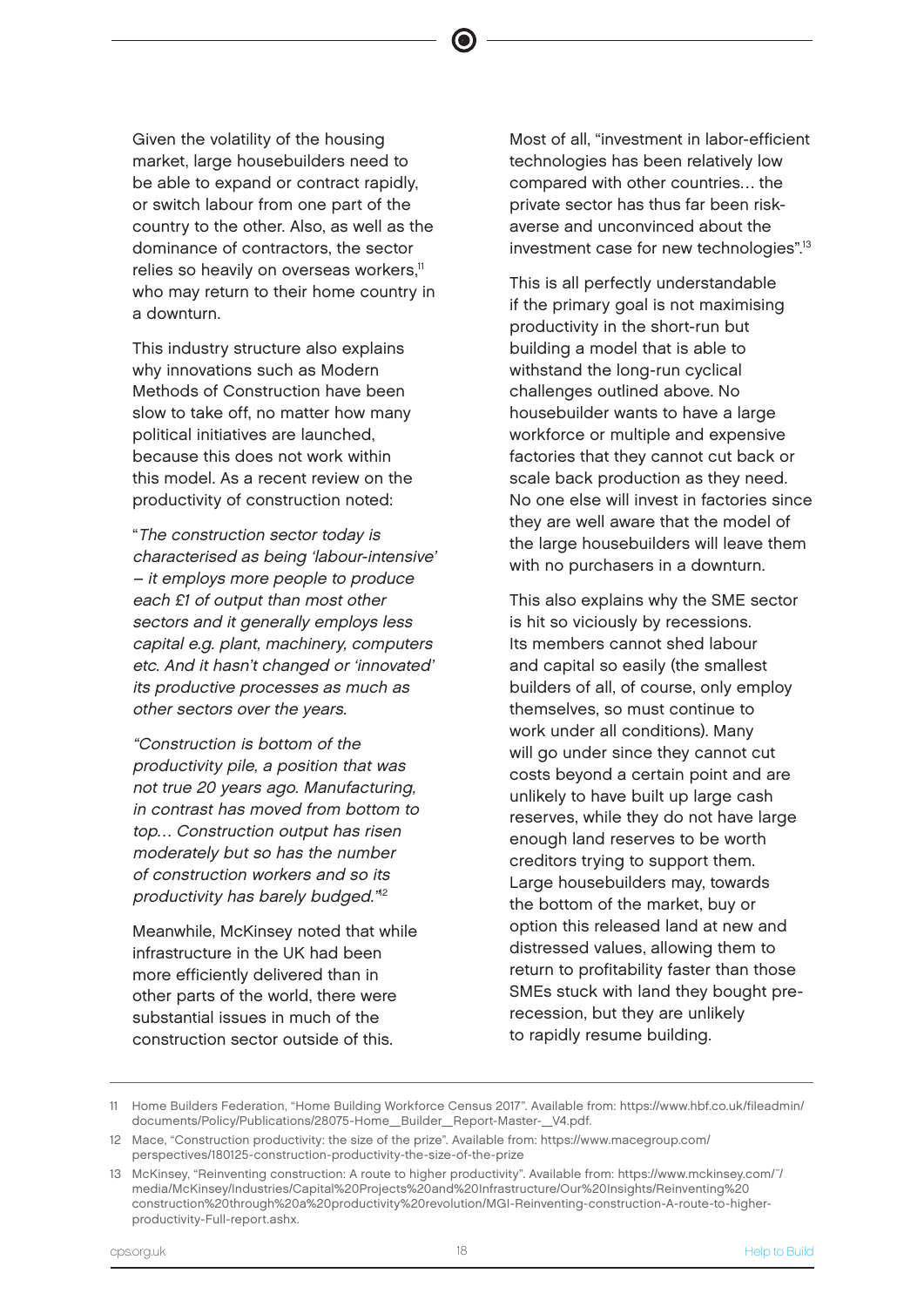3. Transactions are likely to be lower, which will cut new builds (and affordable supply)

 Even if house and land prices do not fall over the next 12 months, which seems unlikely, there will be issues with the housing supply over the rest of 2020 and into the medium term – since transactions are likely to be lower, meaning that housebuilders have a smaller market to sell into. Even as prices stabilise, this will be a continuing factor in lower supply. It is also why propping up house prices is likely to be self-defeating, since it reduces the number of possible buyers and just lengthens uncertainty, thereby cutting transaction levels.

 Knight Frank have suggested transaction levels are likely to be around 38% lower this year, or around 446,000 fewer than forecast, due to the impact of COVID-19.<sup>14</sup> In 2018/19, 213,860 new homes were built.<sup>15</sup> Of this, 57,485 were affordable<sup>16</sup> and 52,446 were sold via Help to Buy – which we will discuss further below. This leaves a total of 103,929 purely private homes.

 Given the link between transactions and supply, if transactions fall by 38%, this would equate to a fall in supply of around 39,500 homes from this factor alone. But it is quite possible the fall in transactions will be even sharper, either because social distancing proves to be a larger barrier to people moving home than is expected; because the move

toward a new normal is harder and less smooth than hoped; or because the fall in confidence is more sharp and severe. The fall from 2007 to 2008 was around 45%, which if followed this time would mean a fall of 47,000 or so private homes being built.

 Knight Frank also forecast an optimistic rebound to just under 1.4 million transactions in 2021, as part of a surging economy that will more than make up any lost ground from 2020. But the fall in housing supply may not reverse as easily. For one thing, as mentioned above, it will be harder and more expensive to actually build homes while the workforce is unable to come within two metres of each other. Most crucially, housebuilders are not likely to start building homes, with all the costs that entails, until they are fairly sure that transactions are rising substantially. If the number of transactions remains low for some time – because people are worried about their jobs, feel they have insufficient savings, or social distancing remains in place for a long period, housing supply will remain low.

 On top of this fall in market housing, the supply of affordable housing is likely to fall. Savills estimate that in a recession similar to the 2008/09 recession, the Section 106 payments made by housebuilders toward affordable housing supply will also fall sharply, likely by around 50%. This would mean around 9,000 fewer homes being built.<sup>17</sup>

<sup>14</sup> Knight Frank, "Residential Market Outlook". Available from: https://www.knightfrank.co.uk/research/article/2020-04- 06-residential-market-outlook.

<sup>15</sup> Ministry of Housing, Communities and Local Government, "Housing supply; net additional dwellings, England: 2018- 19". Available from: https://assets.publishing.service.gov.uk/government/uploads/system/uploads/attachment\_data/ file/850825/Housing\_Supply\_England\_2018-19.pdf.

<sup>16</sup> Ministry of Housing, Communities and Local Government, "Affordable Housing Supply: April 2018 to March 2019 England". Available from: https://assets.publishing.service.gov.uk/government/uploads/system/uploads/attachment\_ data/file/847661/Affordable\_Housing\_Supply\_2018-19.pdf.

<sup>17</sup> Savills, "Affordable Housing: Building through cycles". Available from: https://pdf.euro.savills.co.uk/uk/residential-- other/affordable-housing-building-through-cycles-2018.pdf.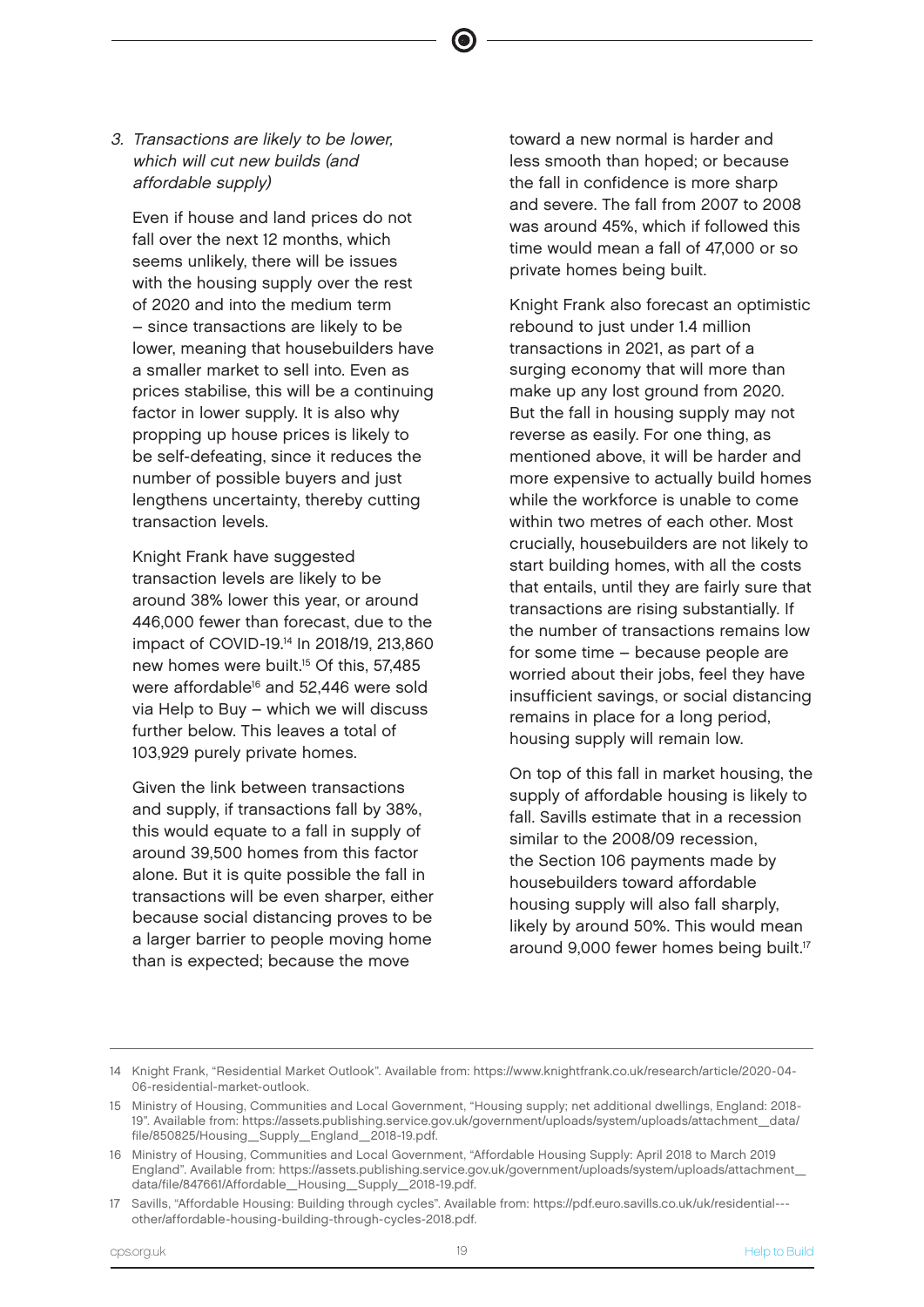4. Help to Buy will not stop buying becoming less attractive to new purchasers

On top of this, sales from Help to Buy will fall while prices fall – the only question is how far. As noted, in England in 2019, 52,703 homes were bought using Help to Buy.<sup>18</sup> The Help to Buy scheme has increased the number of homes sold, sharply reducing the total number of transactions needed to achieve any particular level of new builds. It has done this by making new builds more attractive, particularly to first time buyers, who are the overwhelming bulk of purchasers using the scheme – 81% in the last 12 months for which data is available.<sup>19</sup>

 The current Help to Buy scheme works by the Government giving a buyer a loan worth 20% of the value of a new build property, as long as the buyer has a deposit of 5% (which is why the scheme is overwhelmingly used by first time buyers). This 20% loan is then repaid after five years.

 If you purchased a property worth £250,000 now, and over the next five years prices fell by 20% to £200,000, you would have to repay £40,000 to the Government. You would also have lost your deposit, so you will have lost £50,000. Though you would have saved five years' worth of rent, for many this will not be worth it. (In addition, in this scenario the Government would have made a loss of £10,000.)

 If prices do fall, it would hit those who have bought under Help to

Buy in recent years, particularly first time buyers. But this would not be catastrophic for most, or the Government. The average median first time buyer price for Help to Buy was £231,950, meaning they owned a stake worth £185,560 and the Government had a stake worth £23,195.<sup>20</sup> A 10% fall in prices would lose them £18,560. However, the average house price has risen slowly in recent years, albeit not at the unsustainable bubbly rates of the past. For example, the average home rose in price from £215,236 in March 2017 to £230,332 by March 2020, so a 10% drop would in reality mean a drop of just £3,000 or so.<sup>21</sup>

 So even with a 10% fall it will only really be those who have bought in the last year or two who will lose out, and even then probably only on paper, since at least some of any falls will be made up by the time they sell. (This is not to say real house prices will be lower in five years, they may well not be, but nominal house prices are unlikely to be so. And of course, lower real house prices mean an increase in transactions and home ownership rates.)

 However, while this is not catastrophic, this visible hit would be enough to deter future buyers and impinge on future sales. If you are a potential buyer and you think house prices will fall by 10% over the next year or next two years, you are better off waiting and using Help to Buy then. This 'wait and see' attitude may well also be reinforced by the fact people are likely to be nervous about losing their jobs,

<sup>18</sup> Ministry of Housing, Communities and Local Government, "Help to Buy (Equity Loan Scheme): Data to 30 September 2019, England". Available from: https://assets.publishing.service.gov.uk/government/uploads/system/uploads/ attachment\_data/file/868708/HTB\_Equity\_Loan\_statistical\_release\_Q3\_2019.pdf.

<sup>19</sup> Savills, "Affordable Housing: Building through cycles". Available from: https://pdf.euro.savills.co.uk/uk/residential-- other/affordable-housing-building-through-cycles-2018.pdf.

<sup>20</sup> Ministry of Housing, Communities and Local Government, "Help to Buy (Equity Loan Scheme): Data to 31 December 2019, England". Available from: https://assets.publishing.service.gov.uk/government/uploads/system/uploads/ attachment\_data/file/883419/Help\_To\_Buy\_Equity\_Loan\_Statistical\_Release\_2019\_Q4.pdf.

<sup>21</sup> Using land registry data available at https://landregistry.data.gov.uk/#ukhpi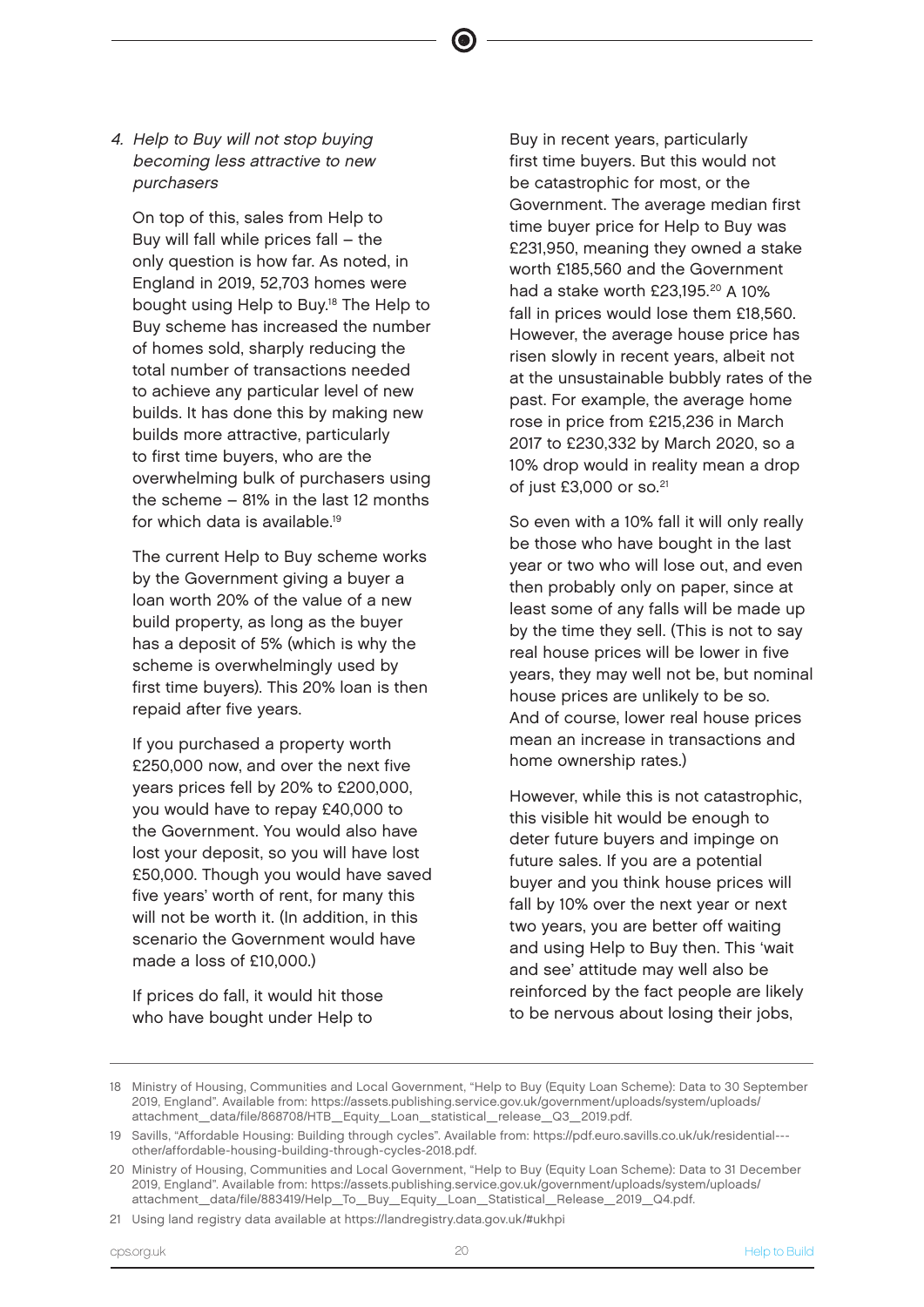or their partner losing their job, or major cuts to their salaries – it has hard to imagine many people coming off furlough and leaping into the property market with the biggest purchase they will ever make in their life.

 If we assume that Help to Buy transactions fall by the same level Knight Frank has predicted for the market as a whole, this would mean a fall of around 20,000 sales. In practice, since Help to Buy is more heavily used by first time buyers, this may be optimistic. During the financial crisis, the number of first time buyers fell from around 400,000 in 2006 to less than 200,000 by 2008, a fall of 52% – even though lower prices meant homes theoretically became more affordable.<sup>22</sup>

 If this fall was replicated among Help to Buy users, who as mentioned above are overwhelmingly first time buyers, sales would fall by around 27,405 and so supply would fall accordingly.

 In short, despite the Government moving swiftly to get housebuilders back on site, the sector is likely to see major falls in housing supply. Even if house prices do not fall, it is possible that housing supply could fall by 76,000 over the next year (39,500 from lower transactions, 9,000 from lower Section 106, and 27,405 from lower Help to Buy). This is likely to be exacerbated substantially if prices do indeed fall, and COVID-19 continues to seriously disrupt our lives.

<sup>22</sup> Halifax, "Number of first time buyers highest since 2007 despite deposits doubling". Available from: https://static. halifax.co.uk/assets/pdf/mortgages/pdf/2018-01-27-number-of-ftb-highest-since-2007-HPI.pdf.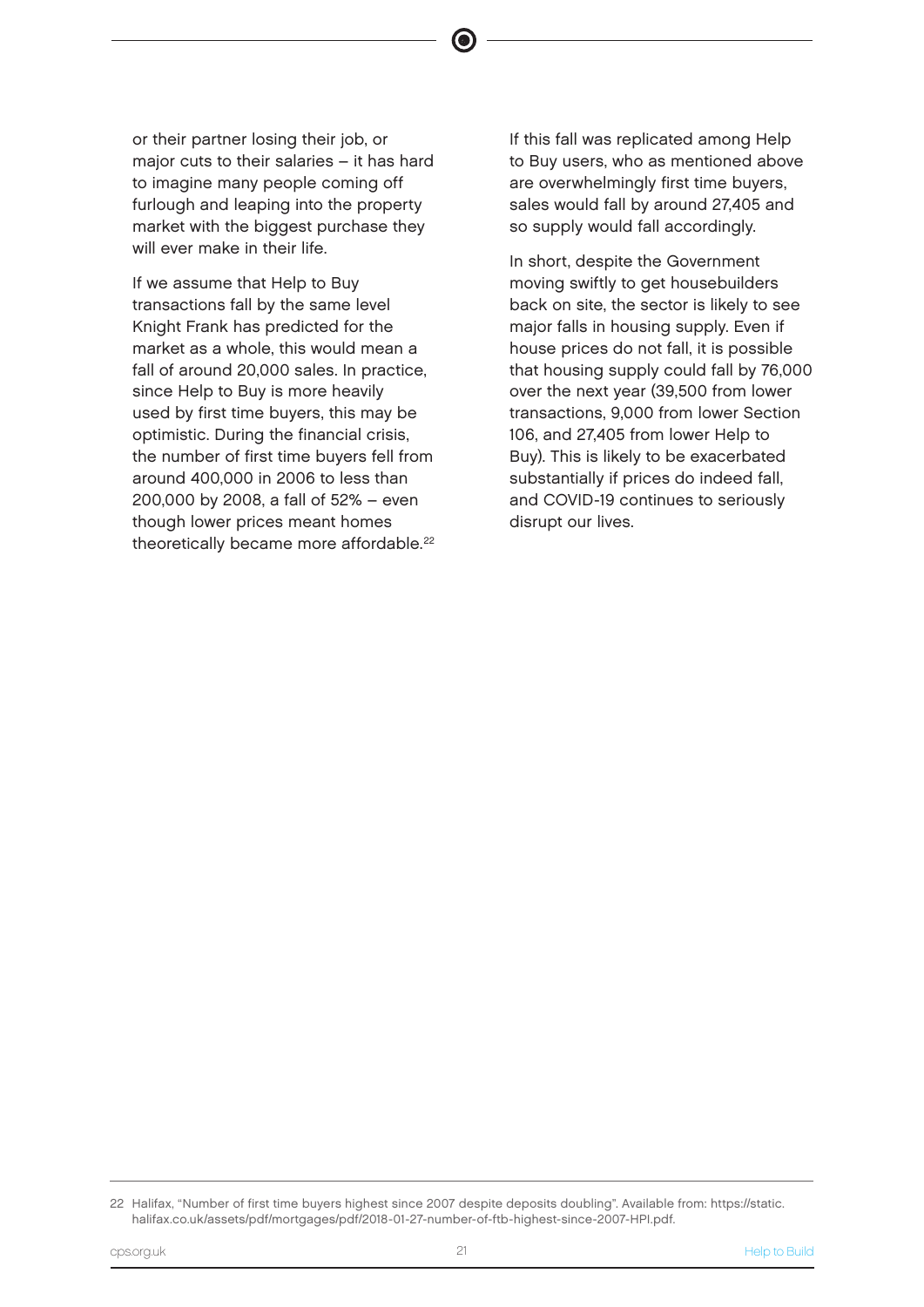# 5. We need to keep housebuilding going – particularly in the SME sector

### Measures to keep the sector moving are fairly urgent.

While the sector has on paper restarted, internal data shows that housebuilders are completing phases (e.g. a specific street or block of flats) and homes already well underway, in order to sell these now, but are in most cases not starting new phases or work on new homes, certainly at anything like the pre-crisis level

As the current wave of homes is completed, the pipeline will dry up, particularly among the larger housebuilders. Once the furlough scheme ends in full, it is likely contractors and others will be let go, and as workers finish each phase they too will be released. Supply chains will dry up, and the sector will move into a major slump as in the 1990s and 2008/09 recessions.

In the medium term, there are a range of measures that are likely to get supply moving – planning reform, change of use, SDLT cuts and so on. But as shown in the first half of this paper, the biggest issue in the next couple of months is preventing this sharp fall in supply which develops into a multi-year slump.

One solution that has been suggested – and was partially deployed in 2008 – is a massive counter-cyclical investment in affordable housing.

As noted right at the start, it is true that in the last recession, private housebuilding fell most sharply, and affordable housing helped maintain output. But this merely limited the slump a little – between 2007 and 2009 private housing starts fell from 159,000 to 65,000, while affordable housing starts (via housing associations and local authorities) fell from 23,690 to 20,610.

Today, the scale of counter-cyclical spending would have to be huge – and sustained – since even by 2013, private housing starts were still at just 98,820, so this affordable housing would have to make up the slump in private housing till at least the second half of this decade. The bill would likely run into tens of billions over the next few years.

This would essentially turn the housing sector, year in and year out, into a permanent arm of the state, at a high and ongoing cost. It would also result in a fundamental shift in focus away from ownership – contrary to the position of the 2019 Conservative Party manifesto – despite that being what the public themselves repeatedly say they want.

The other alternative  $-$  to do nothing  $-$  is likely to result in a major slump in output and a prolonged stagnation following that, which will be most heavily concentrated among the SME sector, particularly the smallest housebuilders. This will create an even more consolidated sector focused ever more on a small number of larger sites, slowing the pipeline still further.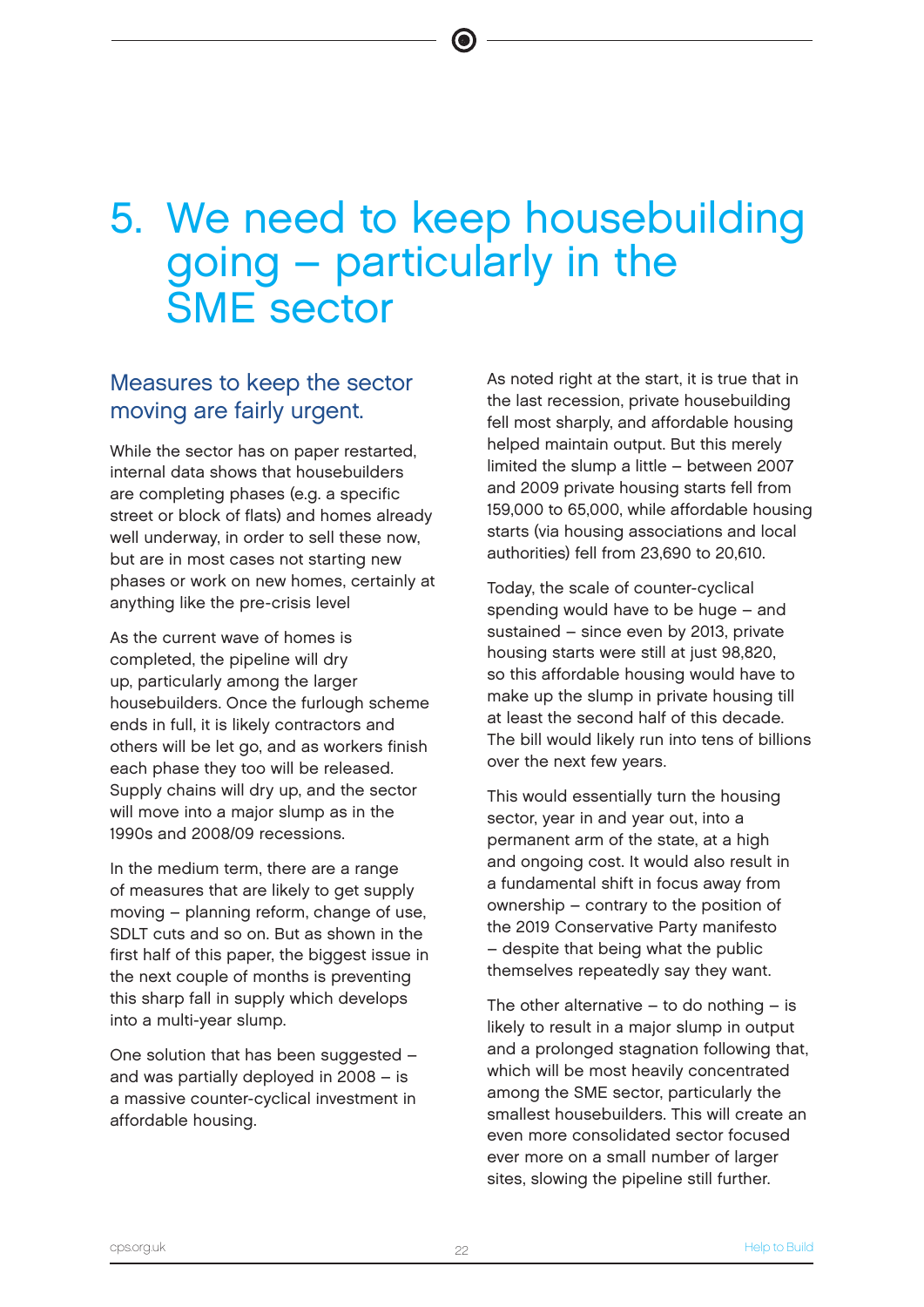We suggest instead that, in the short-term, while the market is in flux and prices are uncertain, the Government should do two things to maintain the pipeline of starts and completions:

- 1. Make maintaining starts and completions its main policy priority
- 2. Rapidly announce a wave of support to do this that is:
	- a. Flexible and easily accessible.
	- b. Focused on sites with permission that are (largely) ready to go
	- c. Conditional on maintaining the housing pipeline for those who access it
- 1. Make maintaining starts and completions its main policy priority

This first goal is important because there will be lots of attempts to push the Government to prop up this sector and that sector. Often these will be about protecting the balance sheets or vested interests of those involved.

There is nothing wrong with private sector bodies, including housebuilders, lobbying Government with their suggestions, or coming forward with 'win-win' ideas. But the Government needs to have a clear yardstick against which they can assess such schemes: namely, how will this increase both starts and completions. This is a much clearer metric than vague measures like 'restoring confidence', or incidental goals like 'supporting prices'.

Government needs to be ruthless in focusing on those proposals which will keep the supply of homes on track. The SME sector in particular

simply does not have the clout or organisational structure necessary to lobby Government. The risk is therefore that solutions which do not support the SME housebuilders are prioritised.

A particular danger is going to be the Treasury being excessively focused on maintaining asset prices (including house prices) rather than maintaining output. This is precisely what happened in 2008/09, resulting in a temporary boost to prices while output collapsed. This policy package clearly failed to maintain housing supply. In addition, any attempt to maintain house prices across the entire £7.4 trillion UK residential sector would be cripplingly expensive, and risks simply moving any fall in prices to a year down the line, just when the economy needs to begin to take off again.

Instead, the Chancellor and Housing Secretary should be clearly tasked with maintaining a high and continuous supply of output over the next couple of years. There will obviously be a fall in supply, but the key is to limit it and ensure that the bounceback happens far sooner than in previous recessions – so that by 2022, we are back where we were in 2019, with supply chains largely intact and the sector able to refocus on reaching the annual 300,000 new build target that the Government has championed.

On that score, trying to limit the fall to roughly 25% this year and 10% next year compared to 2018/19 would not be unreasonable. Given new build housing supply in 2018/19 reached 213,860 homes this would give a total of 160,000 or so homes this year and 190,000 or so next year.<sup>23</sup>

<sup>23</sup> Ministry of Housing, Communities and Local Government, "Housing supply; net additional dwellings, England: 2018- 19". Available from: https://assets.publishing.service.gov.uk/government/uploads/system/uploads/attachment\_data/ file/850825/Housing\_Supply\_England\_2018-19.pdf.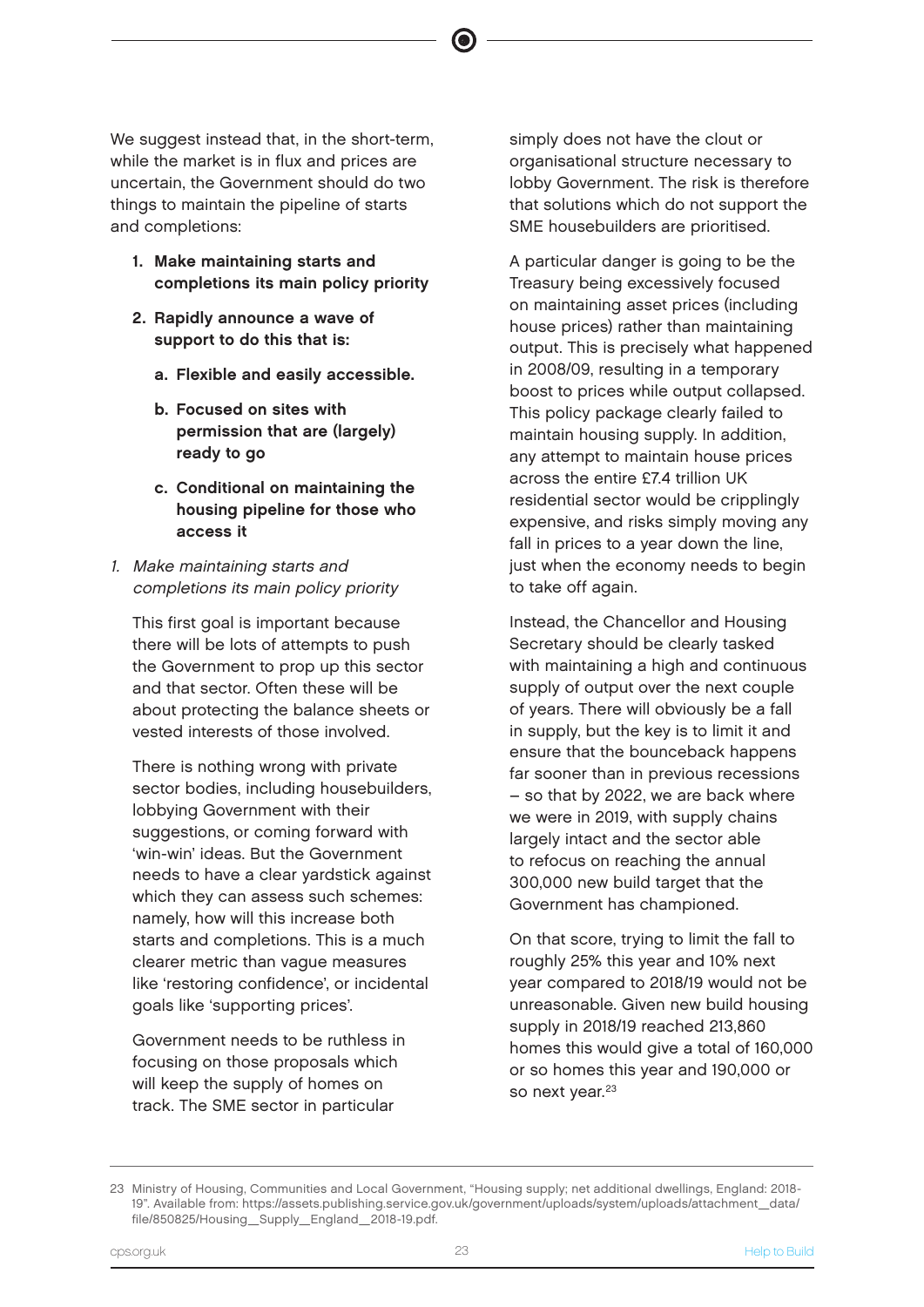### 2. Rapidly announce a wave of support

A target alone is not enough. The sector is going to be plunged into turmoil by the after-effects of COVID-19. The Government needs to as rapidly as possible announce a wave of support both now and into 2021, with the following key points at its heart:

### a. Flexible and easily accessible

 Support has to be easily accessible to housebuilders, with limited strings attached. Trying to push through support only on particular sites, or attaching too onerous conditions, simply won't work. Now is not the time to say 'only brownfield' or 'only affordable rent' or 'only affordable ownership'. Developers need to be encouraged to keep the churn of sites going as broadly as possible.

 We also may want to bypass the bureaucracy of Homes England – which while much improved under recent leadership remains a far from perfect vehicle to deliver support on the ground. For example, the Help to Buy scheme is largely administered by the Treasury supporting the housebuilders fairly directly, which makes it simple and flexible for housebuilders compared to the support given by Homes England.

### b. Focused on sites with permission that are (largely) ready to go

 While planning reform is important in the longer term, this short-term support is about preventing the existing pipeline from becoming blocked. That means maintaining a steady flow of homes from sites that are already permitted and largely ready to go.

 The numbers of permissions in recent years has, as the start of this note pointed out, outstripped supply very substantially – meaning that there are plenty of properties to build out in the existing pipeline. In terms of new permissions, things are likely to move too slowly to be the focus of a stimulus package that prizes speed: while in theory there is a statutory limit of just 13 weeks for a decision on a major planning application, in reality pre-application discussions and preparation by housebuilders usually take longer.

 This limit is voluntarily extended by those applying giving consent in two thirds of cases (and in the remaining third some will be rejected outright and then have to go through the long and costly appeals process).<sup>24</sup> This is on top of so-called 'reserved matters' which housebuilders must resolve before any construction starts, and are built into most planning permissions. It is likely that the time even for a fairly viable site already potentially considered for homes to obtain permission and be made ready would be close to a year, if not more.

 However, to avoid becoming a permanent crutch, any support scheme must become redundant naturally over time – and have an inbuilt expiry date.

#### c. Make support conditional on maintaining the housing pipeline

 The worst-case scenario for any stimulus package is that housebuilders who are supported by Government take the money and build out a small number of

<sup>24</sup> National Audit Office, "Planning for new homes". Available from: https://www.nao.org.uk/wp-content/uploads/2019/02/ Planning-for-new-homes.pdf.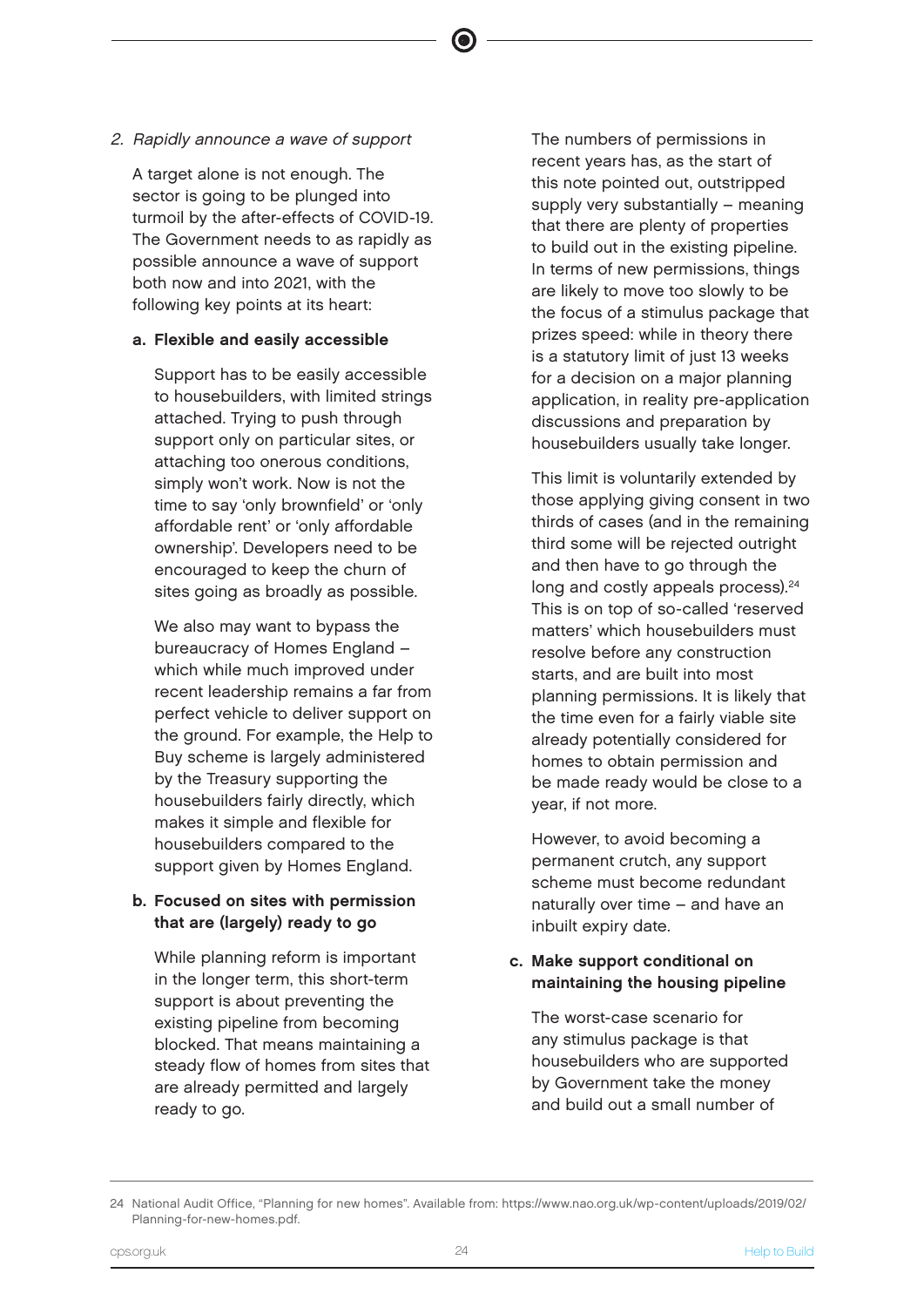homes on sites they had identified as the most profitable already, while downing tools elsewhere. A housebuilder using land that it bought five years ago which has risen by 30% since, even if it falls in price now, may find that site profitable to build out. But if the only outcome of the Government support is that this home, which would have been built out anyway, is merely sold at a higher margin for  $\bullet$ 

the housebuilder, this counts as a complete failure.

 There is a risk that a badly designed support package will end up increasing the margins earned on a small number of homes rather than maintaining a wider pipeline. Any reform must avoid this problem by making support conditional on maintaining a broad pipeline, not just building out the homes which support is attached to.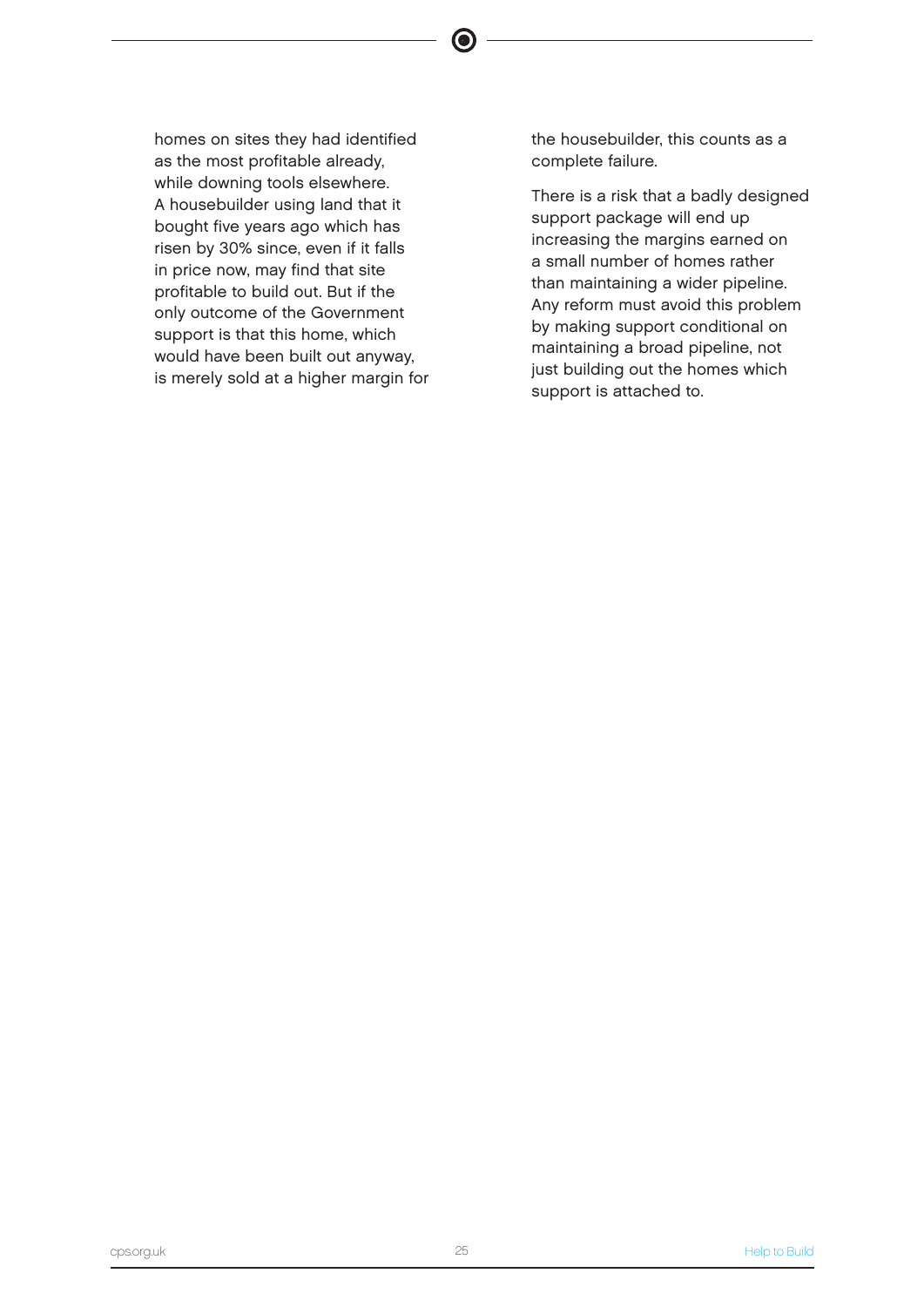# 6. Introducing 'Help to Build' as a potential solution

Given all this, we suggest that the Government announces a temporary support scheme based around issuing flexible grants to support housebuilding, until at least next spring, with further measures to help supply pledged in the coming months to replace this initial short-term measure.

This should have the following features:

- A. The grant is per home sold, up to a given maximum, to be used as the housebuilder sees fit.
- B. This must be paid back if the housebuilder's overall pipeline slows.

#### How this grant per home sold scheme could work

The Help to Build grant should be set at a flexible level – for example being based on a % value of a new home (e.g. 10% or 15%), up to a set maximum. This would allow for flexibility in terms of tailoring support – clearly a home sold for £150,000 in the Midlands needs less support than one sold at £250,000 in the South East. An initial suggestion would be to calibrate the system so that the average grant was at a given level, e.g. £20,000, with the cap set at e.g. £25,000.

Not only should the grant for each individual house be capped, but so should the overall cost of the scheme – at a maximum of either 150,000 homes, or £3 billion in Treasury spending. If it hit that cap, it would be a sign that the scheme had done a more than adequate job of maintaining the market, at much lower cost to the Treasury than alternative schemes. It would also maintain the supply chains, labour and other skills vital to the sector hitting higher targets in future years.

This would give a breathing space for more sensible and long-term reforms, including planning reform, Stamp Duty cuts and other measures.

Crucially, rather than the grant being earmarked for particular measures, the Government should be open to any scheme that housebuilders think will help them sell using this grant (within very broad parameters). They should however help to encourage innovation by suggesting the following possible avenues for housebuilders – as examples of the types of schemes they think might be useful.

• Supporting part-exchange schemes. Part-exchange schemes are best characterised as a 'We Buy Any House' approach: the housebuilder agrees to count the value of an existing property against the price of a new build (usually up to a maximum cap, which is why they are 'part-exchange' not 'full exchange'). Such schemes used to be extremely common, but have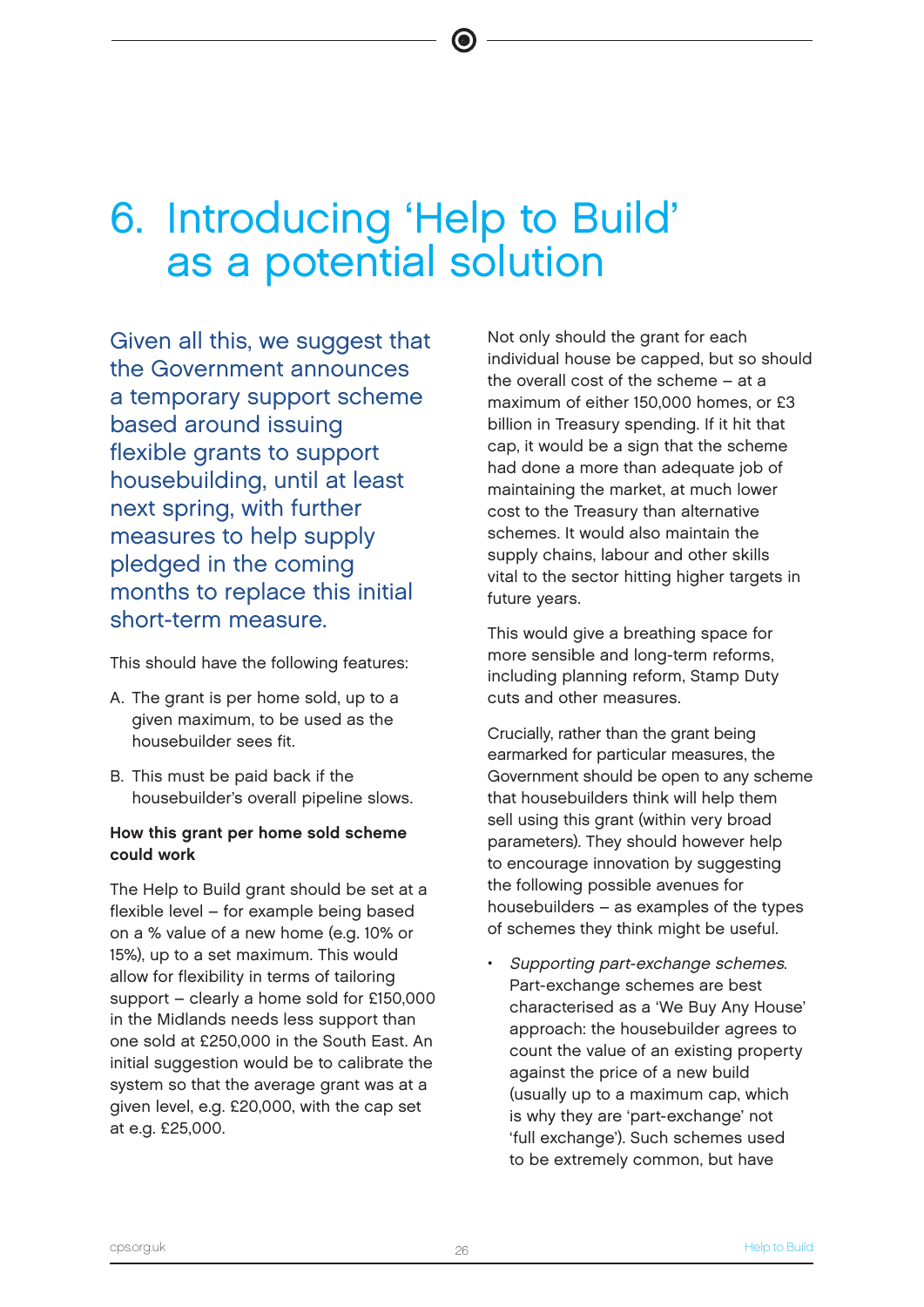declined in popularity. However, given that those who want to move may well struggle over the coming months as chains will be disrupted, not least by a possible lack of first time buyers, this could be an extremely welcome way to get the market moving. It would also particularly help older people making a needs-based move into retirement housing or supported housing but unable to sell their existing property on the open market as the builder would be in a position to offer them a partexchange.

 $\bullet$ 

 Part-exchange schemes for new build would support the relative attractiveness of new build properties in the same way that Help to Buy does, but for those who already own. The grant would help by cushioning the housebuilder from much or all of the fall in house prices – indeed they may well choose to price their property below similar homes in order to facilitate a quick sale, using this grant to encourage the sale by dropping the price by this amount. This also avoids putting the Government on the hook permanently and ending up with the state propping up the entire housing market.

• Deposit support. Housebuilders, using this grant, would 'gift' a 5% or 7.5% equity stake to all those purchasing a new build property. This would help those who have a small deposit but who could not normally borrow at present to obtain a 90% mortgage. This obviously links to the fact that house prices are likely to fall in the coming months – and limits the risk for potential new purchasers buying a new build home. It also makes it more likely that those who are considering buying long term (e.g. to start a family) will proceed, since the alternative would be renting for several years.

 This proposal is attractive because it makes financial sense for the buyer, even if prices fall. For example, if you have £5,000 toward a £200,000 home, you need another £15,000 for a 10% deposit. Even if house prices fall 5% to £190,000, you would still need another £14,000. But if you get cash or a slice of equity you can use as a deposit, you would be better off even if you temporarily went into negative equity, since prices are likely to rise in the long run and you would also be paying off your mortgage from day one rather than having to wait as you build up your deposit. This scheme therefore makes new builds more attractive than second hand homes to first time buyers (as Help to Buy does in a normal market).

• Helping support First Homes rollout. First Home is a scheme which the Government is developing which allows for people to buy a home at a proportionate discount to the market rate, and then to sell it on with the same proportionate discount embedded (e.g. if you buy a home at 80% of the market rate, you would sell it at 80% of the market rate in future). The goal has been for this to avoid using grants, but in the short term, while the policy is embedded and worked into the system, this grant of up to £25,000 could be used to help increase the speed at which First Homes becomes an embedded product in the system.

 First Homes also may be attractive to first time buyers since they would be getting a home faster than normal, and the fall in prices would be shared with the Government. Unlike Help to Buy, there would be no automatic five-year period after which the owner had to purchase the whole of the property. It could be that combining this grant with the First Homes approach could be particularly useful in terms of sales and increasing new build.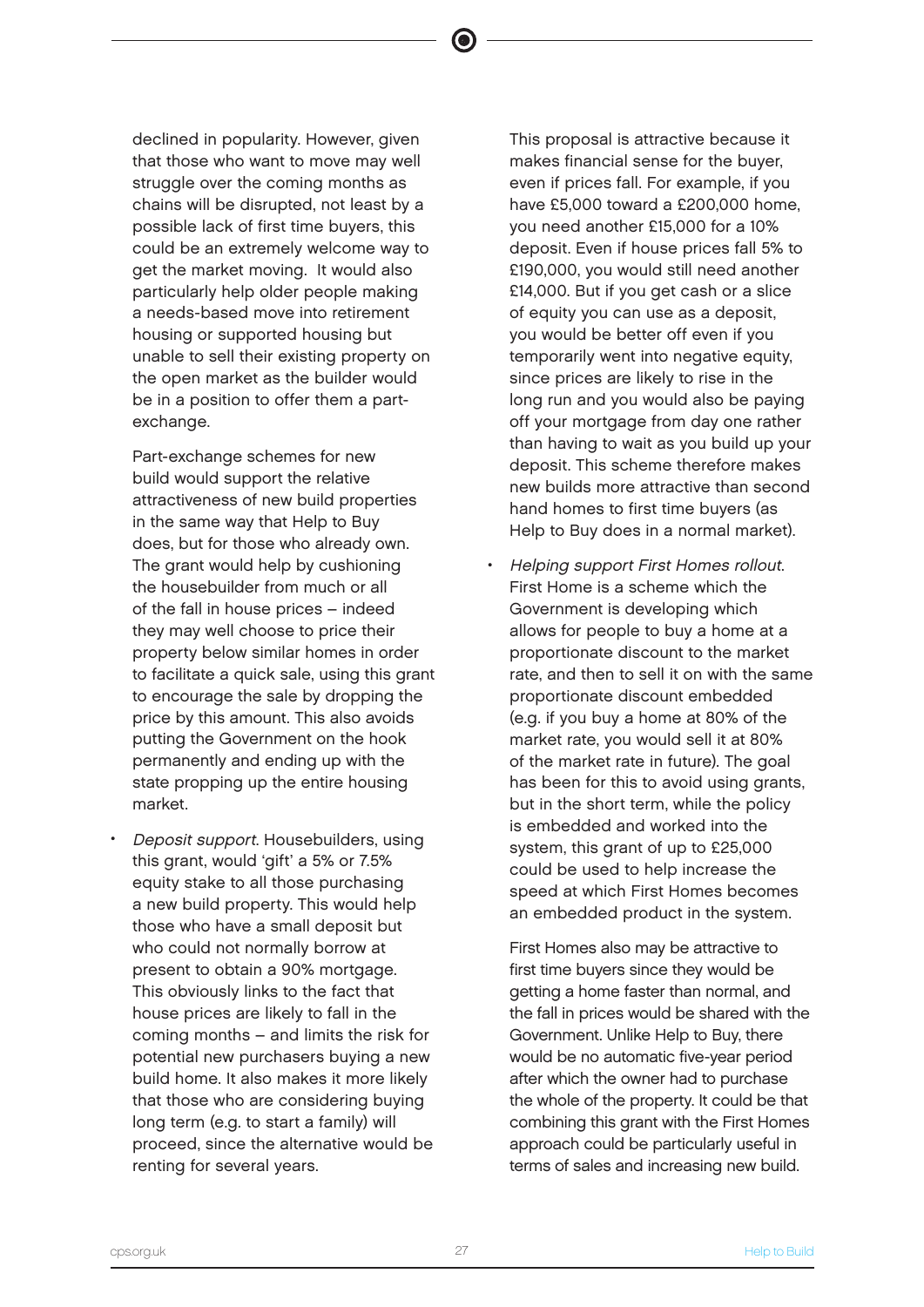Grant for shared ownership or affordable rent. Another option would be for the grant to simply be offered as a subsidy for shared ownership or affordable rent schemes. The most recent data from Homes England showed that shared ownership requires around £32,808 while affordable rent requires around £37,646, in terms of grant per unit.<sup>25</sup> The theoretical maximum above of £25,000 is slightly less, but some housing associations, councils, or private affordable housing providers may decide they can support this (e.g. a housing association with substantial borrowing headroom may decide this can be combined with additional borrowing).

 This is particularly true where the housebuilder decides that the savings on marketing and a slightly lower margin are acceptable on particular units. It may be that housebuilders can push for slightly lower Section 106 on future sites for councils in return for transferring stock to affordable uses on existing properties being developed. It is also true that where Homes England have already created a partnership with housing associations or private affordable housing bodies, they could reshape how they spent that grant – as long as this about delivering more units. If a large housing association has taken £40 million to support building 1,000 homes, but by adding this grant to their existing grant, and buying in bulk, they can use (for example) £60 million to support building 2,000 homes over the next year, this is a good use of such spending.

This list is not exhaustive but sets out the kind of schemes and support that could be used to help drive sales. If housebuilders use the grant in other ways this too should be broadly acceptable. Our only real rule is that this grant should be used in a way that supports affordable housing (either low cost home ownership options like shared ownership or affordable rents) or else supports ownership (though not only first time buyers). This grant should not be available for those buying properties to rent at a commercial rent, nor for buy-to-let landlords.

This support, if accessible enough, will hugely support the SME sector and halt a potential further round of consolidation, even though it is likely that many housebuilders will avail themselves of it. It is the SME housebuilder firms that would otherwise go to the wall, and who would exit the scene, but who through this scheme can be supported over the next year or so until further reforms can kick in.

By Government being flexible in how the support is deployed, housebuilders can use the grant in different ways on different sites, depending on the possible target market, relationships they have with affordable housing providers, councils, and other factors on each site. It gives the housebuilders the greatest chance of moving units. It also avoids simply handing over very large levels of grant now and in future, which as discussed would fundamentally shift the housing market.

A final point to support this flexibility is that the grant should not sit long on the balance sheet of those borrowing it – instead, if the pipeline by any housebuilder who takes it is maintained, as discussed below, it should be written off rapidly at the end of 12 months by the Government. If the grant is used to create an affordable housing unit (of any tenure) this grant should remain briefly with the housebuilder and then be written off,

<sup>25</sup> Homes England, "2016 to 2021 Shared Ownership and Affordable Homes Programme summary: end of September 2019". Available from: https://assets.publishing.service.gov.uk/government/uploads/system/uploads/attachment\_ data/file/865155/Allocation\_update\_to\_end\_September\_2019\_Final.pdf; This excludes nil grant units.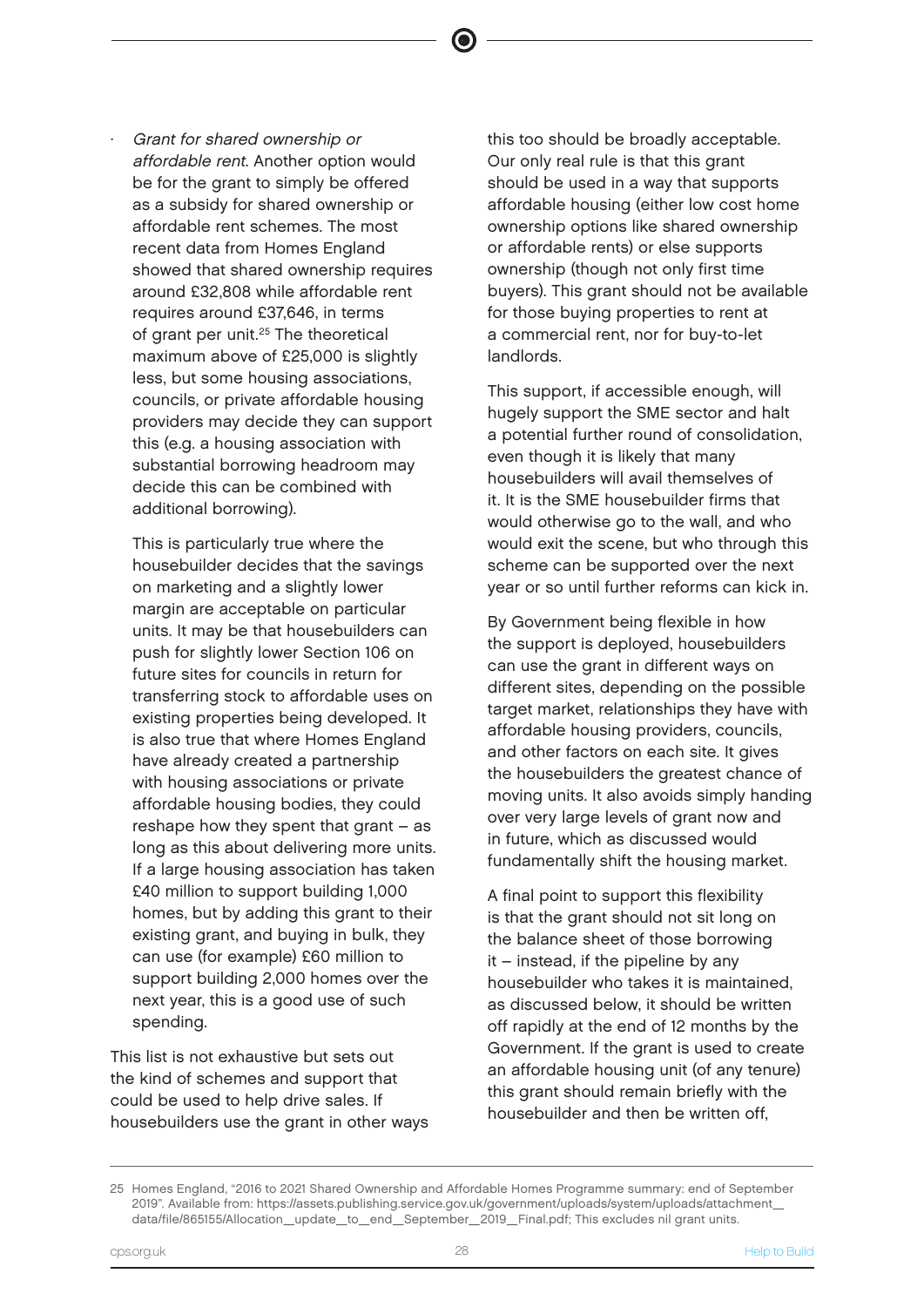rather than transferring to the new owner of the unit (e.g. a housing association or private affordable housing provider). This will allow the sector to resume borrowing and activity rapidly as (hopefully) we emerge next year from recession.

As already suggested, rather than using Homes England and the slow disbursal mechanisms employed for most schemes, the Government should try to disburse this using the existing Help to Buy scheme. And as argued further below, it should be tied to builders' overall pipelines rather than specific projects. The Government should also urgently focus on how it can support the smallest housebuilders in accessing this funding and support, and on how it can help deliver a version for those who want to commission a custom or self-build home over the coming months. It may want to ask Homes England to come up with a proposal on this in a matter of weeks.

### This scheme buys time for further reforms – but has obsolescence built into it

Help to Build is about buying time for further reforms – for the rollout of new schemes such as First Homes, or planning changes, or Stamp Duty cuts (or ideally all of these). It is not about a permanent shift in the market nor a long run scheme – it is explicitly about boosting new build at a time of crisis in order to preserve the housebuilding industry in a way that did not happen in previous recessions.

Most of all, this scheme has obsolescence built into it. If such a scheme did become permanent then most of the value of this spending would simply go into land values and the acceleration of buildout would slow. If landowners knew this scheme would continue indefinitely, they could raise the price of land, knowing that housebuilders would be happy to pay more for it. If a housebuilder could sell a new build home at £5,000 less than an identical second hand home,

and make £15,000 profit using this grant, as a housebuilder you would, in normal times, be prepared to pay up to £15,000 more per plot to the landowner, and so landowners would over time raise their price.

Obviously, since over time most of the profit went to the landowner, this would mean the acceleration in sales would shrink (though never completely vanish), since the benefit to the purchaser would shrink and shrink. Thus, this scheme has a built-in redundancy mechanism. This is also why it is suited to sites that are already largely ready to go, since most of the values of land, Section 106 and so on are all already fixed – the only variable that changes is the price of the home.

### The support for each home built needs to be limited

Some might argue that this scheme makes sense, but that the incentives involved will not be enough at a time of economic trauma. If the goal is to ensure that the new build market is able to function, then why not just give £30,000 or £40,000 in grant, which would definitely ensure you could move the new stock?

Firstly, this is excessively wasteful – ultimately, this money comes from taxpayers. However, even from a policy angle excessive grant is unhelpful, as the grant creates two potential problems:

1. The larger the incentive, the more housebuilders will become addicted to this scheme and the more other players start to change their behaviour. This has to be a short stopgap to buy breathing space – and only while the economy is severely disrupted and recovering from said disruption. Beyond that, more serious structural reforms are needed.

 In addition, beyond a certain point, higher grant will simply result in higher land prices, or housing associations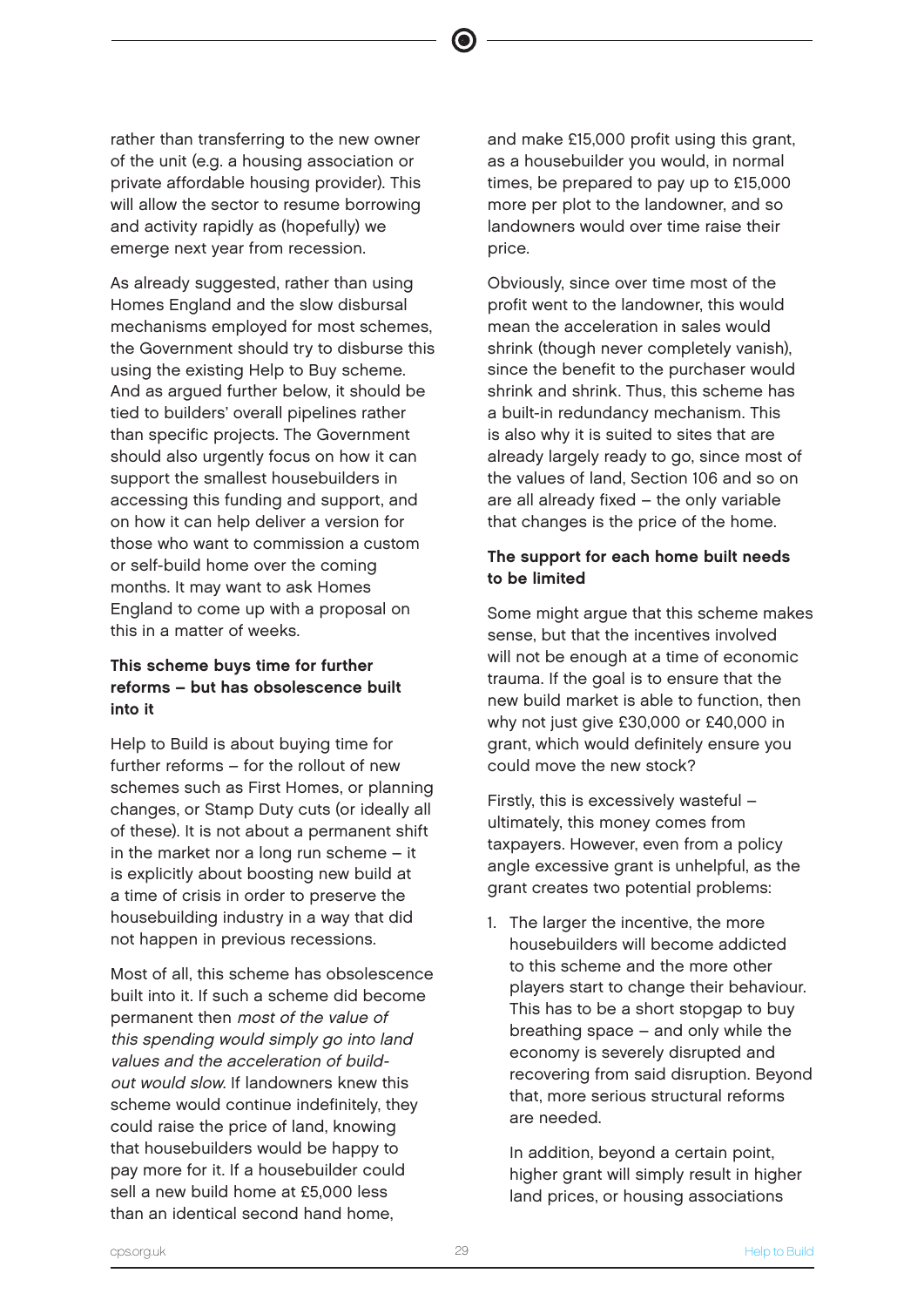making higher bids against each other on affordable housing, or offering lower rents for their tenants to get councils to push housebuilders to sell to them, rather than higher build out across the sector.

2. Also, the larger the incentive, the greater the risk that the second hand market will grind to a halt. If the Government is handing out say £75,000 in support to someone to buy a new build, this would mean that transactions among second-hand homes would fall as many wait for new builds to become available. This means fewer people buying second-hand homes and the rest of the housing market slowing even more.

 Rescuing the new build market while collapsing the rest of the housing market is likely to result in net benefits being much smaller. Losses of jobs in sectors like removals, estate agents and so on would balance against jobs saved in construction – and deterring people from moving while they try to access subsidised properties carries an economic cost of its own in terms of people's location and so on.

The goal, in other words, should be to deliver just enough support to keep purchases of new builds where they would have been otherwise and the pipeline flowing. It is a stopgap measure and certainly an imperfect one – but if we allow the housing market to collapse while we design a perfect system, this risks decimating the industry.

### This support can – and should – be calibrated once underway

The aim of this policy, as mentioned above, is to maintain the flow of new build properties. The Government can – and

should – adjust the support that they need to deliver every few months in order to try to keep the broad pipeline in place.

There will always be some deadweight cost, in that some purchases are supported which would have gone through in any case. But the goal should be to try to ensure the market maintains the pipeline it would have always achieved. And overall, compared to other approaches (e.g. trying to prop up house prices across the £7.4 trillion wide UK residential sector),<sup>26</sup> any deadweight cost from this £3 billion or so scheme (assuming support for 150,000 private homes at an average of £20,000 each) is likely to be tiny – certainly much less than the cost of the sector collapsing as it did in past recessions.

#### Builders would be penalised if their overall pipeline slows

Any stimulus package, no matter how justified, is likely to be criticised in some quarters as a bung to the industry concerned. Similarly, any stimulus measure risks just inflating profits for those using it rather than stimulating wider economic activity, as economic actors just do what they would have done anyway while taking a Government handout.

This is all the more likely in the case of the housebuilding industry, where Help to Buy and other Government programmes have translated into outsize profits, by effectively ensuring that all properties built under the scheme can be sold at a very comfortable margin.

Help to Build is both generous and flexible. But the support it offers should also be absolutely conditional on the Government getting bang for taxpayers' buck. In particular, it should be tied to the level of housebuilders' pipelines, not to

<sup>26</sup> Savills, "UK housing stock now worth a record £7.39 trillion after decade of gaining £750 million a day". Available from: https://www.savills.co.uk/insight-and-opinion/savills-news/294601/uk-housing-stock-now-worth-a-record- %C2%A37.39-trillion-after-decade-of-gaining-%C2%A3750-million-a-day.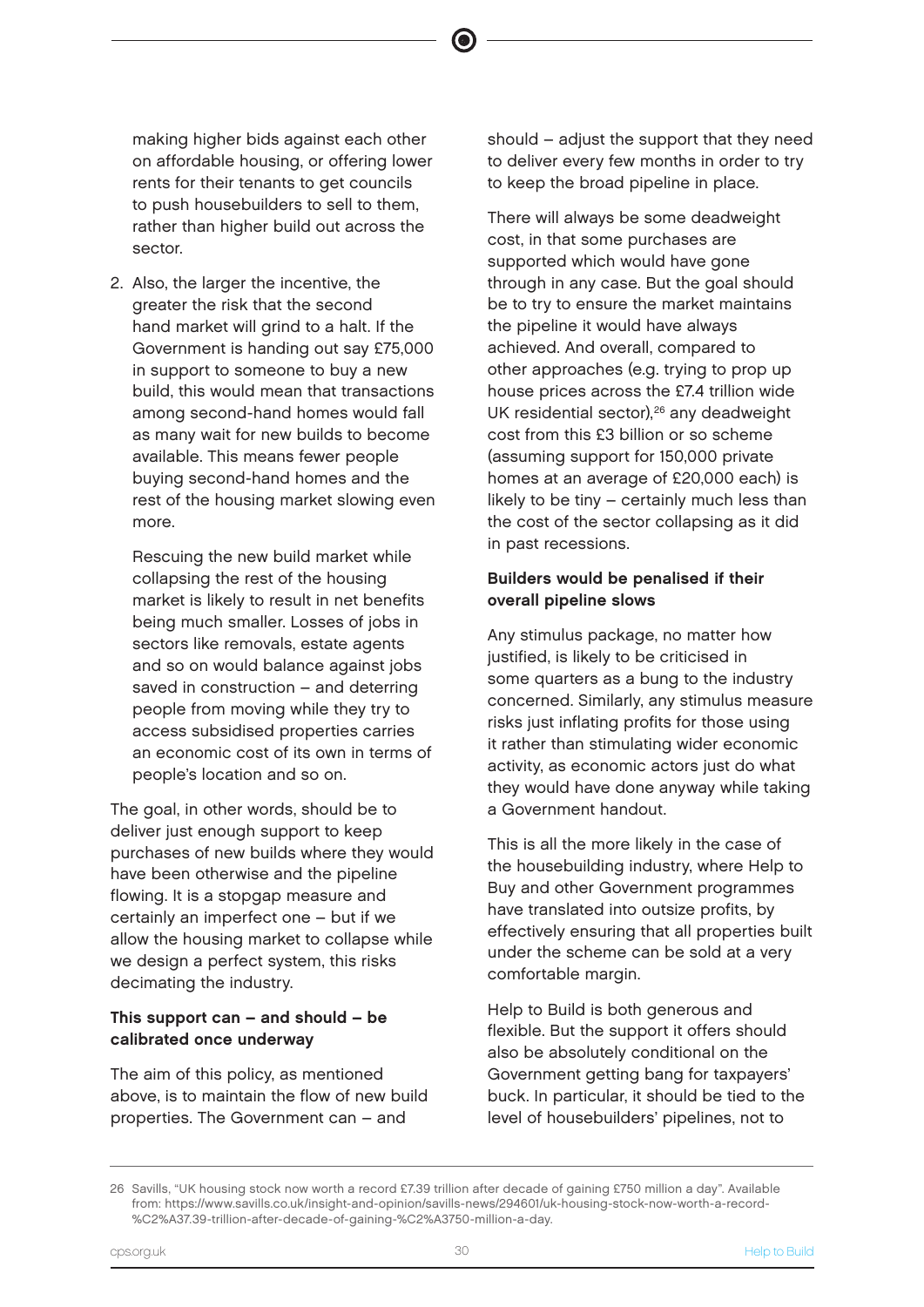their building specific units. There is no point, as discussed earlier, in this scheme supporting buildout and sales where these would have happened anyway, but simply at higher margins, while allowing the larger housebuilders in particular to down tools elsewhere so that output fell across the board.

The exact nature of this conditional nature needs to be determined by Government itself, but we propose the model below for examination:

- 1. On accessing this scheme, the housebuilder commits to an overall pipeline of future starts and completions from July onwards based on its output over the 18 months from mid-2018 to the end of 2019, minus a set percentage (e.g. 25%) to reflect the impact of recent disruption.
- 2. Should this pipeline fail to be delivered, the cost of this Government support will be repaid to Government, potentially with a penalty clause (e.g. +50%) and future access to the scheme terminated.

Let us say you divide the pipeline into sixmonth blocks. If a housebuilder has built 1,000 units every six months on average, they would deliver 750 units (i.e. 1,000- 25%) in the second half of 2020, and again in the first half of 2021. This would allow for some drop off in terms of housing supply, and for the housebuilder to not proceed on the least viable sites, whilst requiring them to broadly continue with supply on most sites. The length of the scheme also ensures that the companies will not simply be forced to down tools or re-furlough workers once their existing half-built stock is complete. If the housebuilders or sector is bailed out yet does this, this outcry would be deafening – including among those laid off and in supply chains left workless.

This is only a suggestion – it may be that the commitment to build could be calculated according to the size of housebuilders' land banks, or that other metrics could be brought into play. But the overall framework should be clear: those who access this support are doing so in order to keep a pipeline of supply rather than make higher margins on sales they were already planning to make.

This focus on the forward pipeline also has the positive side effect of incentivising housebuilders to work with the Government to improve housing delivery, something that will pay off for all involved over a period of years by creating a positive and collaborative framework.